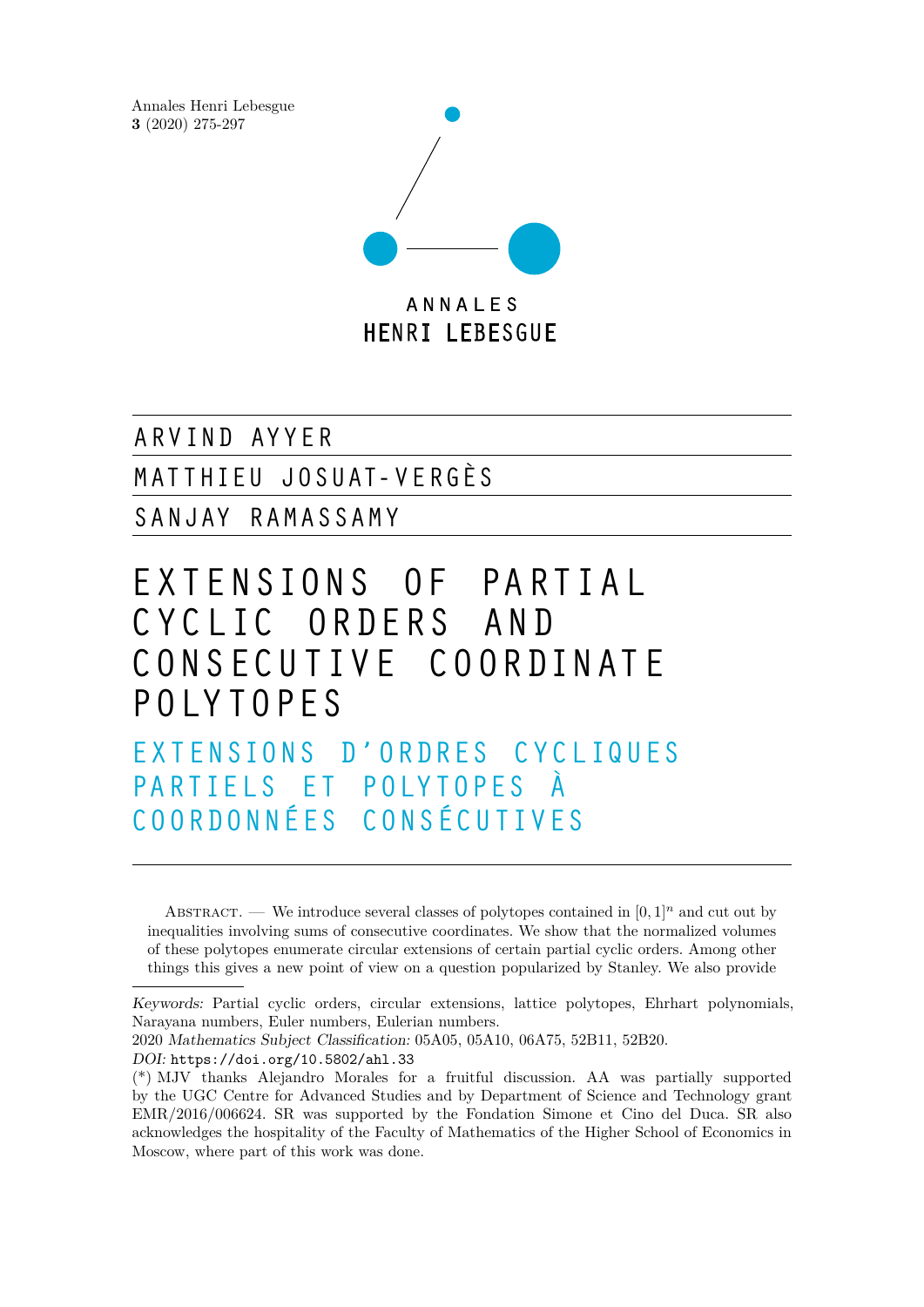<span id="page-1-0"></span>a combinatorial interpretation of the Ehrhart *h*<sup>\*</sup>−polynomials of some of these polytopes in terms of descents of total cyclic orders. The Euler numbers, the Eulerian numbers and the Narayana numbers appear as special cases.

Résumé. — Nous introduisons plusieurs classes de polytopes contenus dans [0*,* 1]*<sup>n</sup>* et définis par des inégalités impliquant des sommes de coordonnées consécutives. Nous montrons que le volume normalisé de ces polytopes énumère les extensions circulaires de certains ordres cycliques partiels. Cela apporte entre autres un éclairage nouveau sur une question popularisée par Stanley. Nous fournissons aussi une interprétation combinatoire des *h* <sup>∗</sup>–polynômes d'Ehrhart de certains de ces polytopes en termes de descentes dans les ordres cycliques totaux. Les nombres d'Euler, les nombres Eulériens et les nombres de Narayana apparaissent comme des cas particuliers.

# **1. Introduction**

Lattice polytopes, i.e. polytopes with vertices in  $\mathbb{Z}^n$ , have a volume which is an integer multiple of  $1/n!$ , which is the volume of the smallest simplex with vertices in  $\mathbb{Z}^n$ . An important question is to find a combinatorial interpretation of the integers arising as the normalized volume (the volume multiplied by factorial of the dimension) of some natural classes of lattice polytopes. The most celebrated instance is probably the Chan–Robbins–Yuen polytope [\[CRY00\]](#page-20-0), the normalized volume of which was conjectured by  $CRY00$  and shown by Zeilberger [\[Zei99\]](#page-21-0) to be equal to a product of Catalan numbers. This was later generalized to flow polytopes, see for example [\[CKM17\]](#page-20-1) and the references therein. Another class of polytopes is that of the poset polytopes [\[Sta86\]](#page-21-1): to any poset one can associate two polytopes, the order polytope and the chain polytope of the poset, whose normalized volumes are equal to the number of linear extensions of the poset.

Refined enumeration results involve the Ehrhart *h*<sup>\*</sup>−polynomial of the polytope, which has the property that its coefficients are nonnegative integers which sum to the normalized volume of the polytope [\[Sta80\]](#page-21-2). See [\[BR15\]](#page-20-2) for some background about Ehrhart theory.

In this article, we associate natural polytopes to partial cyclic orders in the spirit of the chain polytopes construction [\[Sta86\]](#page-21-1). We define several classes of polytopes, obtained as subsets of  $[0, 1]^n$  and cut out by inequalities comparing the sum of some consecutive coordinates to the value 1. Stanley asked for a formula of the normalized volumes of some of these polytopes in [\[Sta12a,](#page-21-3) Exercise 4.56 (d)]. We show that the normalized volumes of these polytopes enumerate extensions of some partial cyclic orders to total cyclic orders (see below for some background on cyclic orders). We also find a combinatorial interpretation of the Ehrhart *h* <sup>∗</sup>–polynomials of some of these polytopes in terms of descents in the total cyclic orders. Remarkably enough, the Euler up/down numbers and the Eulerian numbers both arise, the former as the volumes of some polytopes and the latter as the coefficients of the *h* <sup>∗</sup>–polynomials of other polytopes. The Catalan and Narayana numbers also arise, as limiting values for the volumes and coefficients of the  $h$ <sup>\*</sup>-polynomials of a certain class of polytopes. Some of the polytopes we introduce belong to the class of Gorenstein polytopes (see e.g. [\[BN08\]](#page-20-3)).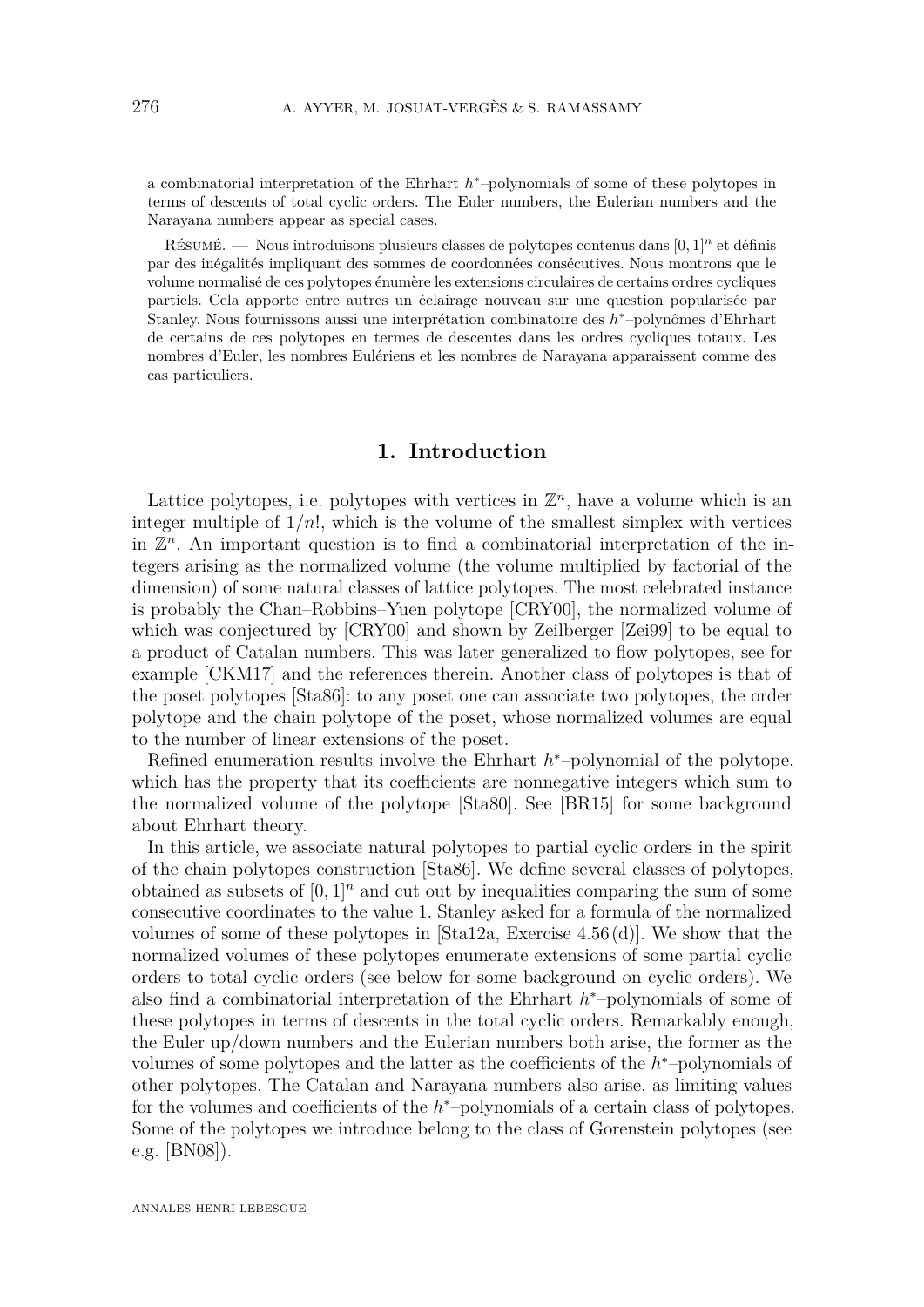<span id="page-2-1"></span>A cyclic order  $\pi$  on a set X is a subset of triples in  $X^3$  satisfying the following three conditions, respectively called cyclicity, asymmetry and transitivity:

- (1) ∀ *x, y, z* ∈ *X*, (*x, y, z*) ∈ *π* ⇒ (*y, z, x*) ∈ *π*;
- $(2) \forall x, y, z \in X, (x, y, z) \in \pi \Rightarrow (z, y, x) \notin \pi;$
- (3)  $\forall x, y, z, u \in X$ ,  $(x, y, z) \in \pi$  and  $(x, z, u) \in \pi \Rightarrow (x, y, u) \in \pi$ .

A cyclic order  $\pi$  is called *total* if for every triple of distinct elements  $(x, y, z) \in X^3$ , either  $(x, y, z) \in \pi$  or  $(z, y, x) \in \pi$ . Otherwise, it is called *partial*. Intuitively a total cyclic order  $\pi$  on X is a way of placing all the elements of X on a circle such that a triple  $(x, y, z)$  lies in  $\pi$  whenever *y* lies on the cyclic interval from *x* to *z* when turning around the circle in the clockwise direction. This provides a bijection between total cyclic orders on *X* and cyclic permutations on *X*. See Figure [1.1](#page-2-0) for an example. This graphical representation is more intricate in the case of a partial cyclic order *π*, where there are usually multiple "circles" and each element may lie on several circles, as dictated by the triples belonging to  $\pi$ . Given a partial cyclic order  $\pi'$  on *X* and a total cyclic order  $\pi$  on *X*,  $\pi$  is called a *circular extension* of  $\pi'$  if  $\pi' \subset \pi$ . In other words, a circular extension of a partial cyclic order is a total cyclic order compatible with it.

In this article, we consider classes of total cyclic orders on  $\{0, \ldots, n\}$  where we prescribe the relative position on the circle of certain consecutive integers. This amounts to looking at the set of all the circular extensions of a given partial cyclic order. Although the set of total cyclic orders on  $\{0, \ldots, n\}$  is naturally in bijection with the set of permutations on  $\{1, \ldots, n\}$ , the conditions defining the subsets under consideration are expressed more naturally in terms of circular extensions. Not every partial cyclic order admits a circular extension, as was shown by Megiddo [\[Meg76\]](#page-21-4). The classes of partial cyclic orders considered in this article build upon those introduced in [\[Ram18\]](#page-21-5), which are the first classes for which positive enumerative results of circular extensions were obtained.



<span id="page-2-0"></span>Figure 1.1. An example of a graphical representation of a total cyclic order on {0*, . . . ,* 7}. The arrow indicates the clockwise direction of rotation on the circle. This total cyclic order contains for example the triples (0*,* 4*,* 2) and (6*,* 1*,* 2) but not the triple (7*,* 5*,* 4).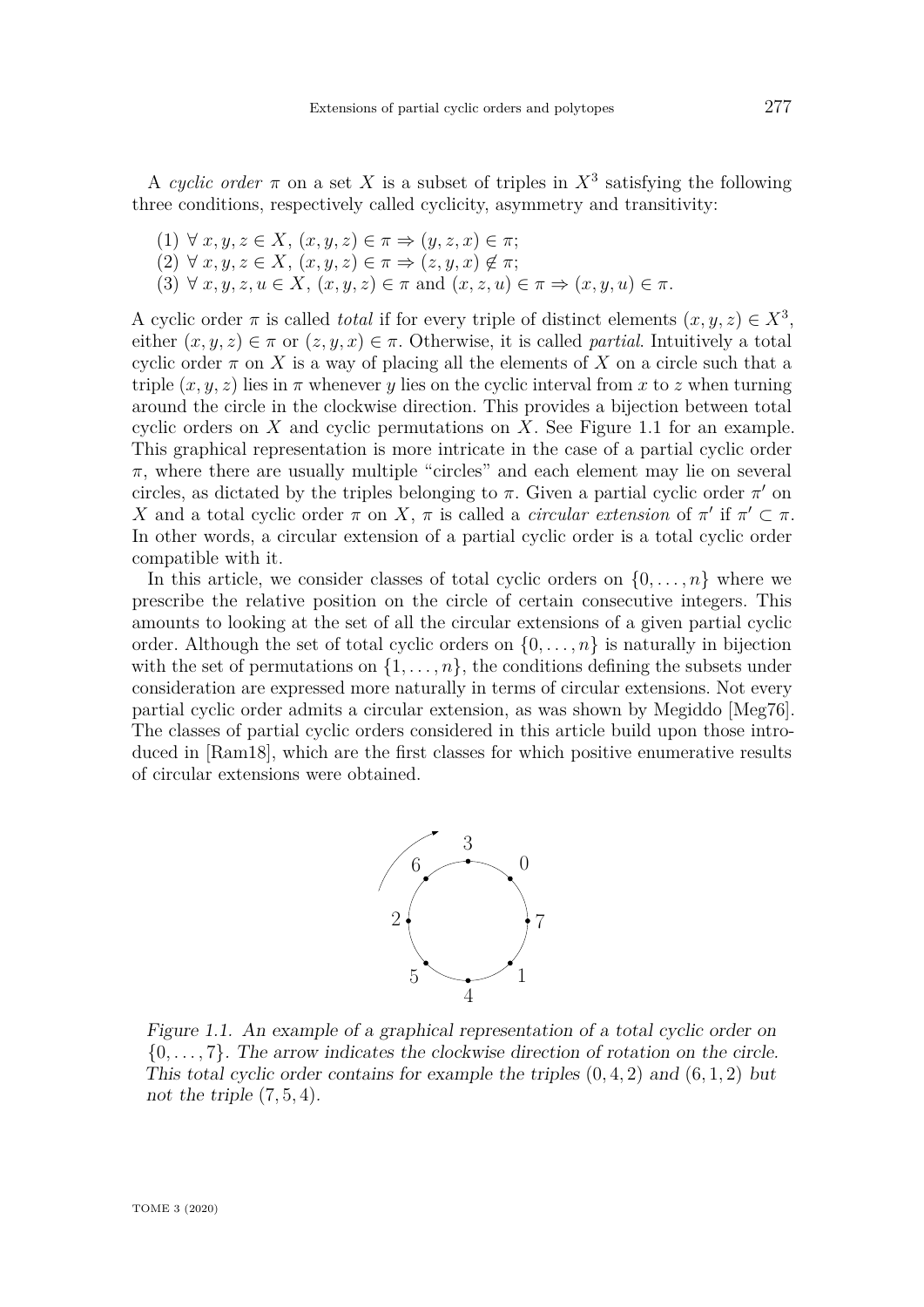#### **Organization of the paper**

<span id="page-3-1"></span>In Section [2,](#page-3-0) we introduce several classes of polytopes and partial cyclic orders, then state the main results relating the volumes and Ehrhart *h* <sup>∗</sup>–polynomials of the former to the enumeration and refined enumeration of the circular extensions of the latter. In Section [3](#page-6-0) we prove that our polytopes are lattice polytopes. In Section [4](#page-8-0) we introduce a transfer map which maps the original polytopes to sets whose volume can be computed easily, from which we deduce the statement about their volumes. Section [5](#page-10-0) is mainly devoted to the interpretation of the coefficients of the Ehrhart h<sup>\*</sup>-polynomials of some of the polytopes. We also show in that section that some of these polynomials are palindromic. In Section [6](#page-14-0) we show that a certain class of these polynomials stabilizes to the Narayana polynomials. Finally in Section [7](#page-17-0) we explain how to use the multidimensional boustrophedon construction to compute the volumes of the polytopes.

### **2. Main results**

#### **2.1. Volumes of polytopes**

<span id="page-3-0"></span>For  $n \geq 1$ , we denote by [*n*] the set  $\{0, 1, \ldots, n\}$  and by  $\mathcal{Z}_n$  the set of total cyclic orders on [*n*]. If  $m \geq 3$  and  $\pi \in \mathcal{Z}_n$ , the *m*-tuple  $(x_1, \ldots, x_m)$  of distinct elements of  $[n]$  is called a  $\pi$ -chain if for  $2 \leqslant i \leqslant m-1$ , we have  $(x_1, x_i, x_{i+1}) \in \pi$ . In words, this means that if we place all the numbers on a circle in the cyclic order prescribed by  $\pi$  and turn around the circle in the clockwise direction starting at  $x_1$ , we will first see  $x_2$ , then  $x_3$ , etc., before coming back to  $x_1$ . We extend this definition to the case  $m = 2$  by declaring that every pair  $(x_1, x_2) \in [n]^2$  with  $x_1 \neq x_2$  forms a  $\pi$ –chain. For example, for the total cyclic order  $\pi$  depicted on Figure [1.1,](#page-2-0) (0, 1, 2, 3) and  $(1, 5, 6, 3, 7)$  are  $\pi$ -chains but  $(1, 2, 3, 4)$  is not a  $\pi$ -chain.

For  $1 \leq k \leq n$ , define  $\hat{A}_{k,n}$  to be the set of total cyclic orders  $\pi \in \mathcal{Z}_n$  such that for  $0 \leq i \leq n-k$ , the  $(k+1)$ –tuple  $(i, i+1, \ldots, i+k)$  forms a  $\pi$ –chain. This can easily be reformulated by saying that  $\hat{A}_{k,n}$  is the set of all circular extensions of some given partial cyclic order.

For  $1 \leq k \leq n$ , define the convex polytope  $\hat{B}_{k,n}$  as the set of all  $(x_1, \ldots, x_n) \in [0,1]^n$ such that

for  $0 \le i \le n - k$ , we have  $x_{i+1} + \cdots + x_{i+k} \le 1$ .

These polytopes were introduced in [\[Sta12a,](#page-21-3) Exercise  $4.56(c)$ ] by Stanley. In the solution to this exercise, he gives some discrete difference equations for polynomials which can be used to compute the volumes of  $\hat{B}_{k,n}$ . He then asks for a formula for the normalized volumes of  $\hat{B}_{k,n}$  [\[Sta12b\]](#page-21-6), [\[Sta12a,](#page-21-3) Exercise 4.56(d)]. The polytopes  $\hat{B}_{2,n}$ (resp.  $\hat{B}_{3,n}$ ) seem to have been first considered in [\[SMN79\]](#page-21-7) (resp. by Kirillov [\[Inc20,](#page-21-8) Sequence A096402<sup>[2]</sup>). The polytopes  $\hat{B}_{2,n}$  were also extensively studied by Diaconis and Wood [\[DW13\]](#page-20-4), arising as spaces of random doubly stochastic tridiagonal matrices.

Our first result relates the normalized volumes of  $\hat{B}_{k,n}$  to the enumeration of  $\hat{A}_{k,n}$ .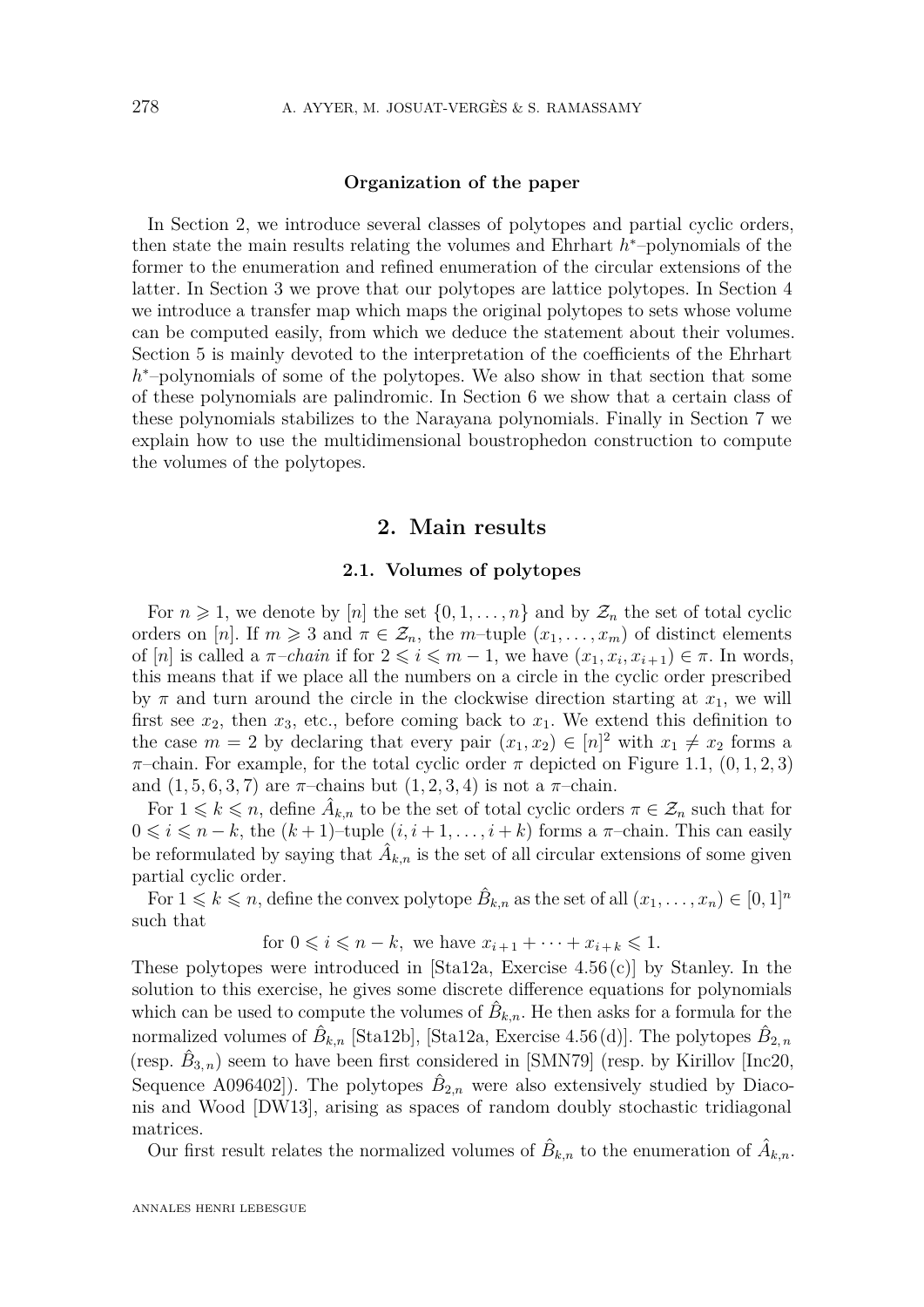<span id="page-4-2"></span><span id="page-4-0"></span>THEOREM 2.1. — For  $1 \leq k \leq n$ , the polytope  $\hat{B}_{k,n}$  is a lattice polytope and we have

(2.1) 
$$
n! \operatorname{vol}(\hat{B}_{k,n}) = \#\hat{A}_{k,n}.
$$

Remark 2.2. — The cases  $k = 1$  and  $k = 2$  are already known. When  $k = 1$ ,  $\hat{A}_{1,n} = \mathcal{Z}_n$ , which has cardinality *n*! and  $\hat{B}_{1,n} = [0,1]^n$ , which has volume 1. When  $k = 2$ , it was shown in [\[Ram18\]](#page-21-5) that  $\#\hat{A}_{2,n}$  is equal to the *n*<sup>th</sup> Euler up/down *number*  $E_n$ . On the other hand, it follows from [\[Sta12a,](#page-21-3) Exercise 4.56(c)] that  $n! \text{ vol}(\hat{B}_{2,n}) = E_n \text{ (see also [SMN79]).}$  $n! \text{ vol}(\hat{B}_{2,n}) = E_n \text{ (see also [SMN79]).}$  $n! \text{ vol}(\hat{B}_{2,n}) = E_n \text{ (see also [SMN79]).}$ 

Theorem [2.1](#page-4-0) admits a generalization where the lengths of the chains defining the partial cyclic order (resp. the number of coordinates appearing in each inequality defining the polytope) do not have to be all equal. For  $n \geq 1$ , let  $P_n$  be the set of all pairs  $(i, j) \in [n]^2$  such that  $i < j$ . To every subset  $I \subset P_n$ , we associate the set  $A_{I,n}$ of all the total cyclic orders  $\pi \in \mathcal{Z}_n$  such that for  $(i, j) \in I$ ,  $(i, i + 1, \ldots, j)$  forms a chain in  $\pi$ . The set  $A_{I,n}$  can be seen as the set of all the circular extensions of a given partial cyclic order. Furthermore, to every subset  $I \subset P_n$ , we associate the polytope  $B_{I,n}$  defined as the set of all  $(x_1, \ldots, x_n) \in [0,1]^n$  such that

for 
$$
(i, j) \in I
$$
, we have  $x_{i+1} + \cdots + x_{j-1} + x_j \leq 1$ .

Then we have:

<span id="page-4-1"></span>THEOREM 2.3. — For  $n \geq 1$  and  $I \subset P_n$ , the polytope  $B_{I,n}$  is a lattice polytope and we have

$$
(2.2) \t\t n! \operatorname{vol}(B_{I,n}) = \#A_{I,n}.
$$

If  $I = \{(i, i + k)\}_{0 \le i \le n-k}$ , we recover  $A_{I,n} = \hat{A}_{k,n}$  and  $B_{I,n} = \hat{B}_{k,n}$ . Hence Theorem [2.1](#page-4-0) follows as a corollary of Theorem [2.3.](#page-4-1)

Remark 2.4. — If some pair  $(i, j) \in I$  is nested inside another pair  $(i', j') \in I$ , then the condition on  $\pi$ -chains imposed by  $(i, j)$  (resp. the inequality imposed by  $(i, j)$ ) is redundant in the definition of  $A_{I,n}$  (resp.  $B_{I,n}$ ). Without loss of generality, we can thus restrict ourselves to considering sets *I* with no nested pairs, which provides a minimal way of describing *AI,n* and *BI,n*.

The case  $k = 2$  of Theorem [2.1](#page-4-0) can be generalized in the following way. To every word  $\underline{s} = (s_1, \ldots, s_n) \in \{+, -\}^n$  with  $n \geq 0$ , following [\[Ram18\]](#page-21-5), one can associate the *cyclic descent class*  $\widetilde{A}_{\underline{s}}$ , defined as the set of all  $\pi \in \mathcal{Z}_{n+1}$  such that for  $1 \leqslant i \leqslant n$ , we have  $(i − 1, i, i + 1) ∈ π (resp. (i + 1, i, i − 1) ∈ π)$  if  $s_i = +$  (resp. if  $s_i = -$ ). The set  $A_{\underline{s}}$  can again be seen as the set of all the circular extensions of a given partial cyclic order. For example, if  $s_i = +$  for  $1 \leqslant i \leqslant n$ , then  $\widetilde{A}_{\underline{s}} = \hat{A}_{2,n+1}$ . On the other hand, one can associate to every word  $\underline{s} = (s_1, \ldots, s_n) \in \{+, -\}^n$  the polytope  $\widetilde{B}_{\underline{s}}$ defined as the set of all  $(x_1, \ldots, x_{n+1}) \in [0,1]^{n+1}$  such that:

- if  $1 \leq i \leq n$  and  $s_i = +$ , then we have  $x_i + x_{i+1} \leq 1$ ;
- if  $1 \leq i \leq n$  and  $s_i = -$ , then we have  $x_i + x_{i+1} \geq 1$ .

For example, if  $s_i = +$  for  $1 \leqslant i \leqslant n$ , then  $\tilde{B}_{\underline{s}} = \hat{B}_{2,n+1}$ . We then have the following result.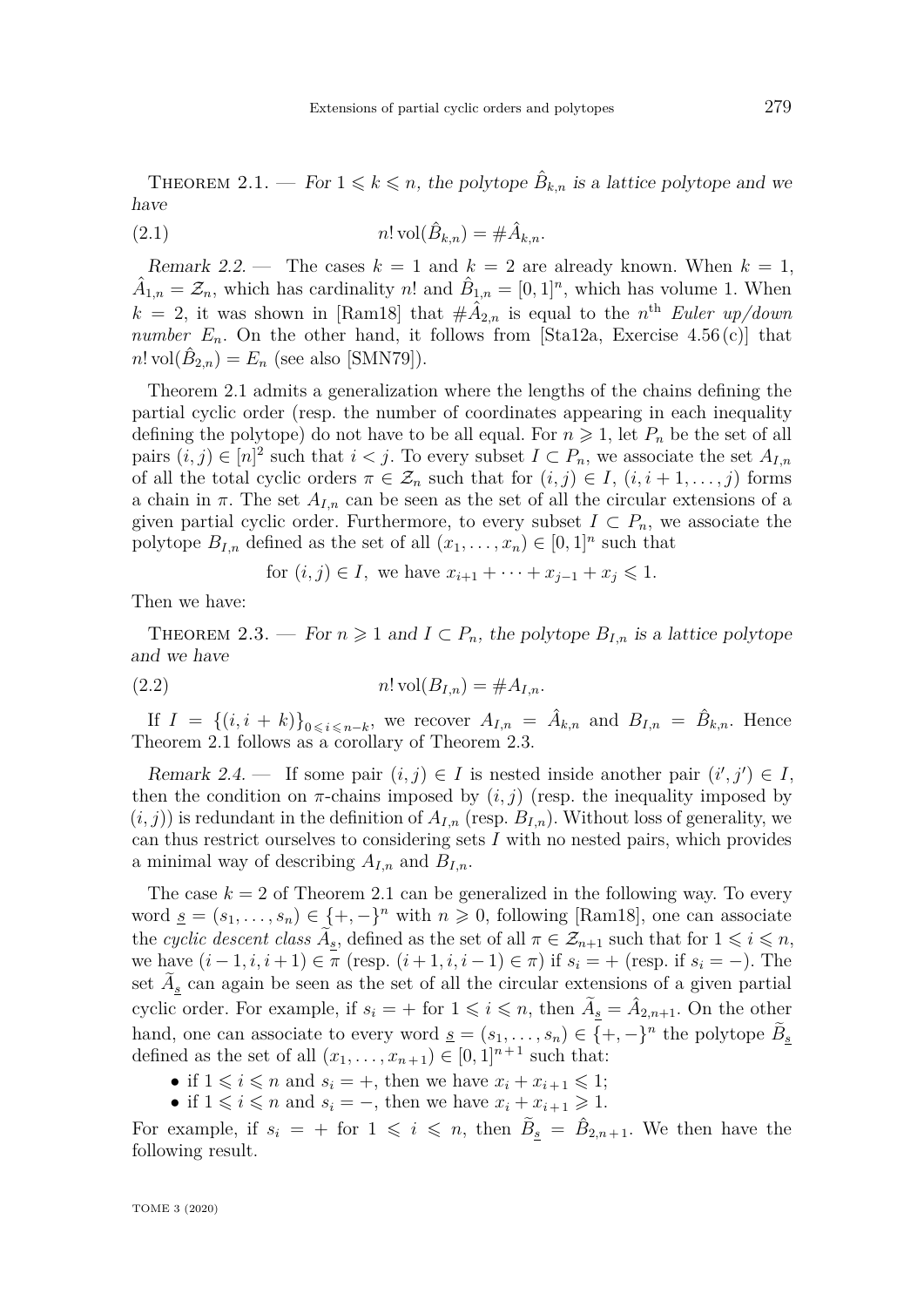<span id="page-5-1"></span><span id="page-5-0"></span>THEOREM 2.5. — For  $n \geq 0$  and  $\underline{s} = (s_1, \ldots, s_n) \in \{+, -\}^n$ , the polytope  $\widetilde{B}_{\underline{s}}$  is a lattice polytope and we have

(2.3) 
$$
(n+1)! \operatorname{vol}(\widetilde{B}_{\underline{s}}) = \#\widetilde{A}_{\underline{s}}.
$$

Remark 2.6. – The polytopes  $\hat{B}_{2,n}$  arise as the chain polytopes of zigzag posets [\[Sta86\]](#page-21-1). For  $k \le n \le 2k$ , the polytopes  $\hat{B}_{k,n}$  also arise as chain polytopes of some posets. This corresponds to the Catalan/Narayana range of parameters (see Theorem [2.12](#page-6-1) and the paragraph following it). However we stress that in general, the polytopes  $B_{I,n}$  and  $B_{\underline{s}}$  do not arise as chain polytopes of some posets. For example, one can show that  $\hat{B}_{3,n}$  is not a chain polytope whenever  $n \geq 7$ .

# **2.2. Ehrhart** *h* <sup>∗</sup>**–polynomials**

One can refine Theorem [2.3](#page-4-1) by considering the Ehrhart *h* <sup>∗</sup>–polynomials of the polytopes *BI,n*, whose evaluations at 1 give the volumes of the polytopes. The book [\[BR15\]](#page-20-2) is a good reference for the basics of Ehrhart theory.

DEFINITION 2.7. — If  $P \subset \mathbb{R}^n$  is a lattice polytope, its Ehrhart function is defined for every integer  $t \geq 0$  by

$$
E(P, t) := \#(t \cdot P) \cap \mathbb{Z}^n
$$

where  $t \cdot P$  is the dilation of  $P$  by a factor  $t$ , i.e.  $t \cdot P = \{t \cdot v \mid v \in P\}.$ 

This function may in fact also be defined if *P* is an arbitrary bounded subset of  $\mathbb{R}^n$  and this point of view will be useful later. When *P* is a lattice polytope, the function *E*(*P, t*) is actually a polynomial function of *t*. Hence it is called the *Ehrhart polynomial* of *P*.

DEFINITION 2.8. — If  $P \subset \mathbb{R}^n$  is a lattice polytope, we set

$$
E^*(P, z) := (1 - z)^{n+1} \sum_{t=0}^{\infty} E(P, t) z^t.
$$

The function  $E^*(P, z)$  is a polynomial in *z*, called the Ehrhart  $h^*$ -polynomial of *P*.

By a result of Stanley [\[Sta80\]](#page-21-2), the coefficients of *E* ∗ (*P, z*) are nonnegative integers whose sum equals the normalized volume of *P*. We provide a combinatorial interpretation of the coefficients of the  $h^*$ -polynomial of  $B_{I,n}$  in terms of descents in the elements of *AI,n*.

To every total cyclic order  $\pi \in \mathcal{Z}_n$  we associate the word  $\pi$  of length  $n+1$  obtained by placing the elements of  $\pi$  on a circle in the cyclic order imposed by  $\pi$  and reading them in the clockwise direction, starting from 0. For example, for the total cyclic order  $\pi$  depicted on Figure [1.1,](#page-2-0) we have  $\pi = (0, 7, 1, 4, 5, 2, 6, 3)$ . We denote by  $\mathcal{W}_n$ the set of words of length  $n + 1$  with letters in [*n*] that are all distinct and starting with 0. Then  $\pi \in \mathcal{Z}_n \mapsto \pi \in \mathcal{W}_n$  is a bijection.

Given a word  $\underline{w} = (w_0, \ldots, w_n) \in \mathcal{W}_n$  and an integer *i* such that  $0 \leq i \leq n-1$ , we say that <u>w</u> has a *descent* at position *i* if  $w_{i+1} < w_i$ . We denote by  $\text{des}(\underline{w})$  the number of positions at which <u>w</u> has a descent. For example, the word  $w = (0, 3, 4, 1, 5, 2)$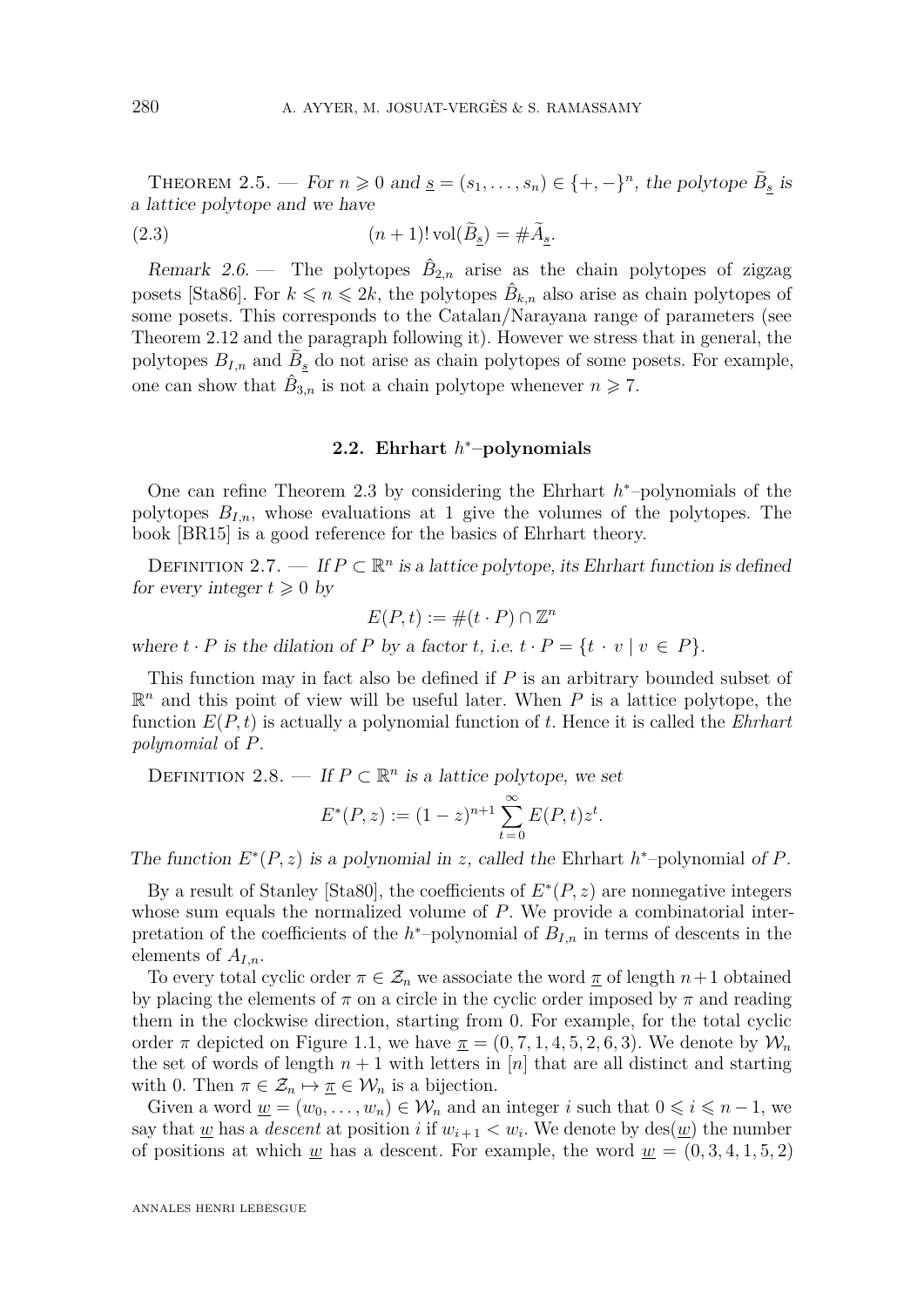<span id="page-6-4"></span>has two descents, at positions 2 and 4, and thus  $\text{des}(w) = 2$ . We have the following generalization of Theorem [2.3.](#page-4-1)

<span id="page-6-2"></span>THEOREM 2.9. — For  $n \geq 1$  and  $I \subset P_n$ , we have

(2.4) 
$$
E^*(B_{I,n}, z) = \sum_{\pi \in A_{I,n}} z^{\text{des}(\pi)}.
$$

In Table [5.1,](#page-13-0) we display the polynomials  $E^*(\hat{B}_{k,n}, z)$  for some small values of *k* and *n*. These polynomials have several remarkable features: they are palindromic, they contain the Eulerian polynomials and they stabilize in a certain limit to the Narayana polynomials.

Recall that a polynomial  $R(z) = \sum_{h=0}^{d} a_h z^h$  of degree *d* is called *palindromic* if its sequence of coefficients is symmetric, i.e. for  $0 \le h \le d$ , we have  $a_h = a_{d-h}$ .

<span id="page-6-3"></span>THEOREM 2.10. — For  $1 \leq k \leq n$ , the polynomial  $E^*(\hat{B}_{k,n}, z)$  is palindromic.

Note that in general, the polynomials  $E^*(B_{I,n}, z)$  are not palindromic.

Remark 2.11. — In the case  $k = 1$ ,  $\hat{B}_{1,n}$  is the unit hypercube  $[0, 1]^n$  and its *h*<sup>∗</sup>–polynomial is well-known to be the *n*<sup>th</sup> *Eulerian polynomial*, whose coefficients enumerate the permutations of  $\{1, \ldots, n\}$  refined by their number of descents (see e.g. [\[HJV16\]](#page-21-9)). This is consistent with the fact that  $\hat{A}_{1,n}$  is in bijection with the set of all permutations of  $\{1, \ldots, n\}$ , arising upon removing the initial 0 from each word  $\overline{\pi}$  for  $\pi \in \hat{A}_{1,n}$ .

For  $1 \leq k \leq n$ , define the *Narayana numbers* [\[Inc20,](#page-21-8) Sequence A001263]

(2.5) 
$$
N(n,k) := \frac{1}{n} \binom{n}{k} \binom{n}{k-1},
$$

and the *Narayana polynomials*

(2.6) 
$$
Q_n(z) := \sum_{k=1}^n N(n,k) z^{k-1}.
$$

The Narayana numbers are a well-known refinement of Catalan numbers, counting for example the number of Dyck paths with prescribed length and number of peaks (see e.g. [\[FS09,](#page-20-5) Example III.13]). We have the following stabilization result of the Ehrhart  $h^*$ -polynomials of  $\hat{B}_{k,n}$  to the Narayana polynomials.

<span id="page-6-1"></span>THEOREM 2.12. — For  $1 \le k \le n \le 2k$ , we have  $E^*(\hat{B}_{k,n}, z) = Q_{n-k+1}(z)$ .

This result generalizes the fact that the normalized volume of  $\hat{B}_{k,n}$  when  $k \leqslant n \leqslant 2k$ is the  $(n - k + 1)^{st}$  Catalan number [\[Sta12a,](#page-21-3) Exercise 4.56(e)].

# **3. Lattice polytopes**

<span id="page-6-0"></span>In this section we show that the polytopes  $B_{I,n}$  and  $B_{\underline{s}}$  are lattice polytopes by appealing to the theory of unimodular matrices. A rectangular matrix *M* is said to be *totally unimodular* if every nonsingular square submatrix of *M* is unimodular, i.e.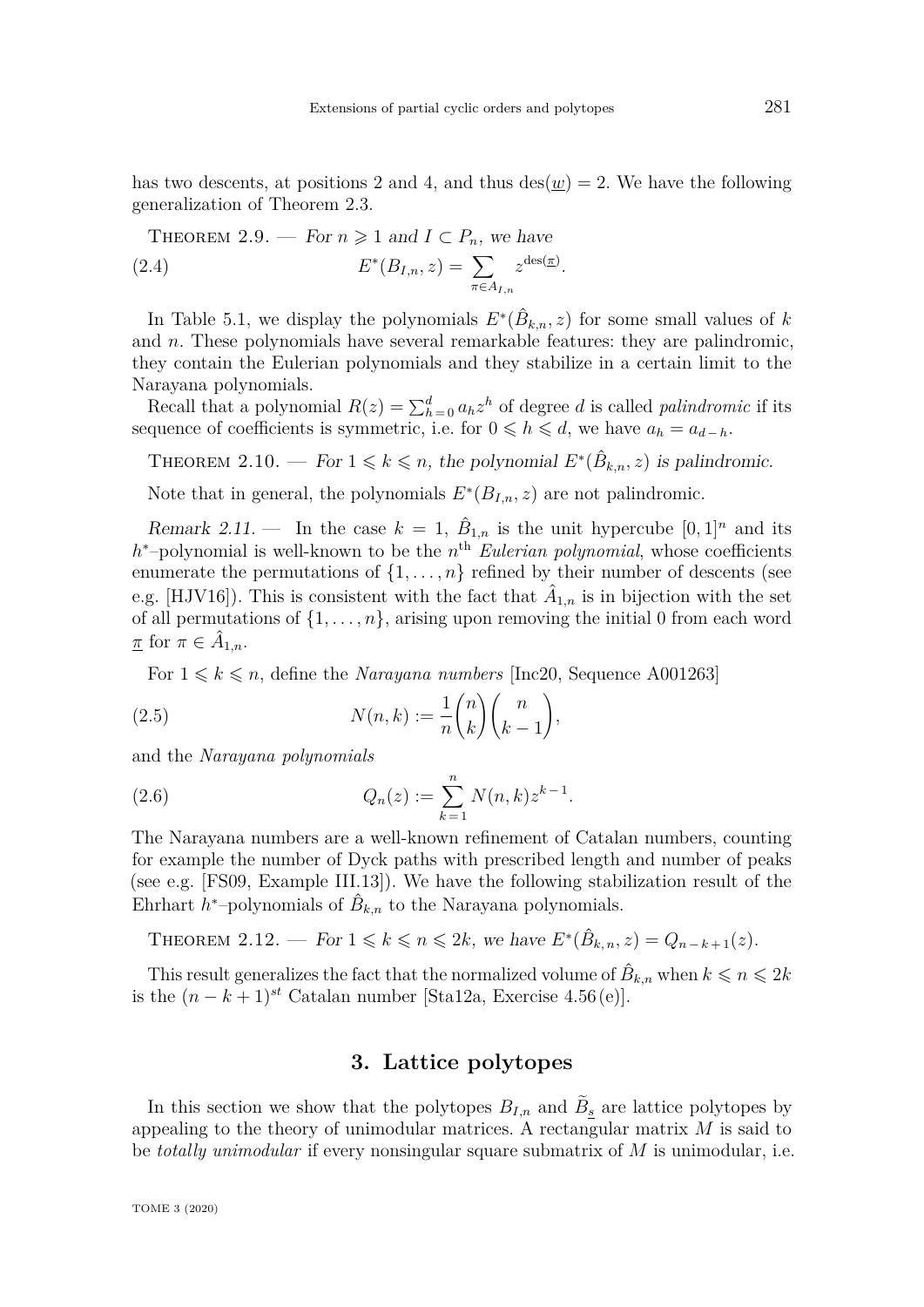<span id="page-7-1"></span>has determinant  $\pm 1$ . By [\[Sch86,](#page-21-10) Theorem 19.1], if *M* is totally unimodular then for every integral vector *c*, the polyhedron defined by

$$
(3.1) \qquad \{x \mid x \geqslant 0, Mx \leqslant c\}
$$

is integral, i.e. it is equal to the convex hull of its integer points. In the case of polytopes, which are bounded polyhedra, the integrality property is equivalent to a polytope being a lattice polytope. Thus it suffices to realize the polytopes *BI,n* and  $B_{\underline{s}}$  as a set of inequalities in the form of  $(3.1)$  involving a totally unimodular matrix *M* to conclude that these polytopes are lattice polytopes. This is what we do now.

LEMMA 3.1. — For  $n \geq 1$  and  $I \subset P_n$ , there exists a totally unimodular matrix  $M_{I,n}$  and an integral vector  $c_{I,n}$  such that

<span id="page-7-0"></span>
$$
B_{I,n} = \{x \mid x \geq 0, M_{I,n} x \leq c_{I,n}\}.
$$

Proof. — Fix  $n \geq 1$  and  $I \subset P_n$ . Write

$$
I = \{(i_1, j_1), \ldots, (i_m, j_m)\},\
$$

where  $m \geq 1$  is the cardinality of *I*. Define

$$
M'_{I,n} := \left(1\!\!1_{i_p < q \,\leqslant\, j_p}\right)_{\substack{1 \,\leqslant\, p \,\leqslant\, m \\ 1 \,\leqslant\, q \,\leqslant\, n}}.
$$

In words,  $M'_{I,n}$  is the  $m \times n$  matrix such that for  $1 \leqslant p \leqslant m$ , the  $p^{th}$  row of  $M'_{I,n}$ contains a 1 in positions located between  $i_p + 1$  and  $j_p$  and 0 elsewhere. Set  $M_{I,n}$  to be the  $(m+n) \times n$  matrix whose first *n* rows consist of the identity and whose last *m* rows consist of  $M'_{I,n}$ . Let  $c_{I,n}$  be the vector in  $\mathbb{R}^{m+n}$  with all coordinates equal to 1. Then

$$
B_{I,n} = \{x \mid x \geq 0, M_{I,n} x \leq c_{I,n}\}.
$$

The matrix  $M_{I,n}$  has the property that it is a matrix with entries in  $\{0,1\}$  where the 1's in each line are arranged consecutively. Such matrices are called *interval matrices* and form a well-known class of totally unimodular matrices [\[Sch86,](#page-21-10) Chapter 19, Example 7].  $\Box$ 

LEMMA 3.2. — For  $n \geq 1$  and  $\underline{s} \in \{+, -\}^n$ , there exists a totally unimodular matrix  $M_s$  and an integral vector  $c_s$  such that

$$
\tilde{B}_{\underline{s}}=\{x\ |\ x\geqslant 0, M_{\underline{s}}x\leqslant c_{\underline{s}}\}.
$$

Proof. — Fix  $n \geq 1$  and  $s \in \{+, -\}^n$ . Define  $M'_s$  to be the matrix of size  $n \times (n+1)$ such that for  $1 \leq i \leq n$ , the entries in positions  $(i, i)$  and  $(i, i + 1)$  of  $M'_{\underline{s}}$  are equal to 1 (resp. -1) if  $s_i = +$  (resp.  $s_i = -$ ), and all the other entries of  $M_s$  are zero. Set  $M_s$  to be the  $(2n+1) \times (n+1)$  matrix whose  $n+1$  first rows consist of the identity matrix and whose last *n* rows consist of  $M'_{s}$ . Set  $c_{s}$  to be the vector in  $\mathbb{R}^{2n+1}$  with the  $(n+1+i)$ <sup>th</sup> coordinate equal to  $-1$  if  $s_i = -$  for  $1 \leq i \leq n$  and all the other coordinates equal to 1. Then

$$
\tilde{B}_{\underline{s}}=\{x\ |\ x\geqslant 0, M_{\underline{s}}x\leqslant c_{\underline{s}}\}.
$$

The matrix  $M_s$  can be realized as an interval matrix (with entries in  $\{0,1\}$ ) up to multiplying some rows by  $-1$ . Since interval matrices are totally unimodular, the matrix  $M_s$  is also totally unimodular.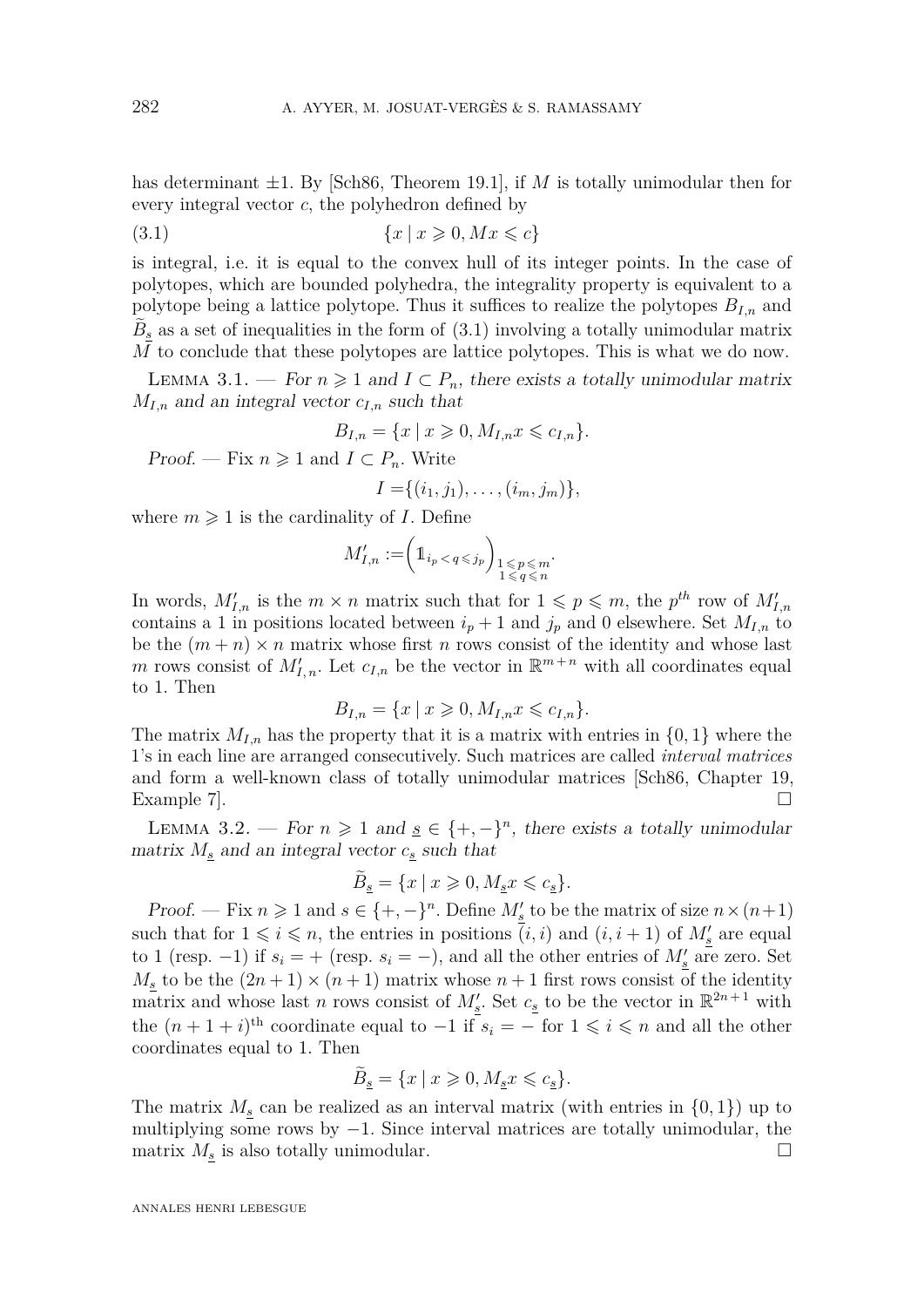## **4. The transfer map**

<span id="page-8-2"></span><span id="page-8-0"></span>In this section we prove Theorem [2.3](#page-4-1) and Theorem [2.5](#page-5-0) by introducing a transfer map  $F_n$  from  $[0,1]^n$  to itself, which is piecewise linear, (Lebesgue) measure-preserving and bijective outside of a set of measure 0. We will show that the images under  $F_n$  of the polytopes of types  $B_{I,n}$  for  $I \subset P_n$  and  $\tilde{B}_{\underline{s}}$  for  $\underline{s} \in \{+,-\}^n$  are some sets whose normalized volumes are easily seen to enumerate the sets  $A_{I,n}$  and  $A_{\underline{s}}$ .

For  $n \geqslant 1$ , we define the map

$$
F_n : (x_1, ..., x_n) \in [0, 1]^n \to \left(\sum_{j=1}^i x_j \mod 1\right)_{1 \leq i \leq n} \in [0, 1)^n.
$$

In order to avoid confusion, we will denote the coordinates on the source (resp. target) of  $F_n$  by  $(x_1, \ldots, x_n)$  (resp.  $(y_1, \ldots, y_n)$ ).

<span id="page-8-1"></span>LEMMA 4.1. — The map  $F_n$  induces a piecewise linear measure-preserving bijection from  $[0,1)^n$  to itself.

Proof. — For  $n \geq 1$ , define the map

$$
G_n : (y_1, \ldots, y_n) \in [0,1)^n \mapsto (x_1, \ldots, x_n) \in [0,1)^n,
$$

where  $x_1 := y_1$  and for  $2 \leq i \leq n$ ,

$$
x_i := \begin{cases} y_i - y_{i-1} & \text{if } y_i \geq y_{i-1}, \\ 1 + y_i - y_{i-1} & \text{if } y_i < y_{i-1}. \end{cases}
$$

It is a straightforward check that  $G_n$  is a left- and right-inverse of  $F_n$  on  $[0,1)^n$ . Recall that N denotes the set of all positive integers. For  $n \geq 1$ , define the set of measure zero

$$
X'_n := \left\{ (x_1, \dots, x_n) \in [0, 1)^n \; \middle| \; \exists \; j \in \{1, \dots, n\} \text{ so that } \sum_{i=1}^j x_i \in \mathbb{N} \right\}.
$$

On each connected component of  $[0,1)^n \setminus X'_n$ , the map  $F_n$  coincides with a translate of the map

$$
F'_n : (x_1, ..., x_n) \in [0, 1)^n \to \left(\sum_{j=1}^i x_j\right)_{1 \leq i \leq n}
$$

*.*

Since the matrix of  $F_n'$  in the canonical basis is upper triangular with 1 on the diagonal,  $F'_n$  is a measure-preserving linear map and  $F_n$  is also measurepreserving.  $\Box$ 

Remark 4.2.  $-$  A map very similar to  $G_n$  was introduced in [\[Sta77\]](#page-21-11) in order to show that the volumes of hypersimplices are given by Eulerian numbers.

For  $1 \leq i \leq n$ , given a word  $\underline{w} = (w_0, \ldots, w_n) \in \mathcal{W}_n$ , we define  $\text{pos}_w(i)$  (the position of *i* in <u>*w*</u>) to be the unique *j* between 1 and *n* such that  $w<sub>j</sub> = i$ . We associate to every element of  $[0,1)^n$  two words, its standardization (following  $[HJV16])$  $[HJV16])$  and its cyclic standardization.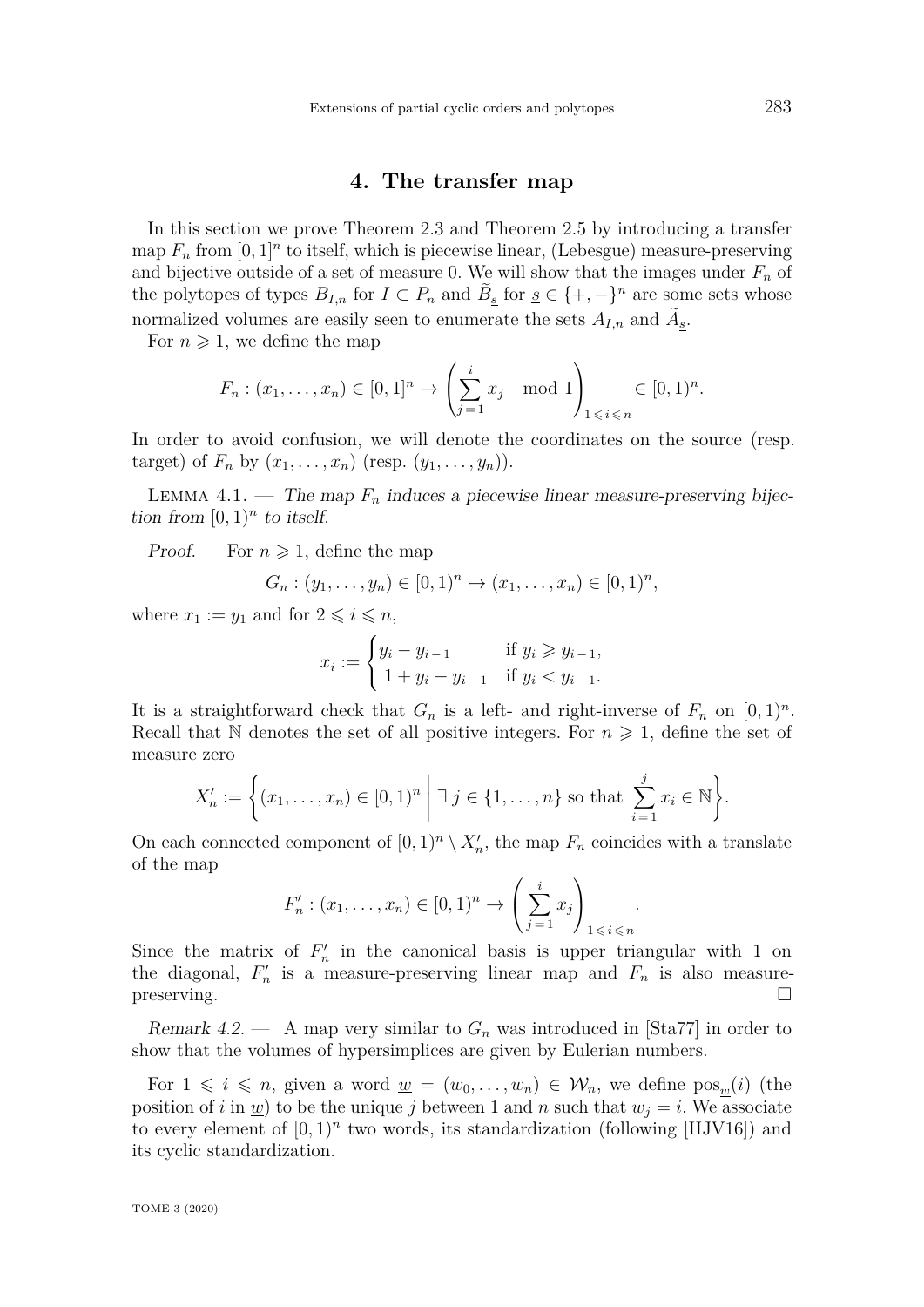<span id="page-9-0"></span>DEFINITION 4.3. — Let  $n \ge 1$  and let  $y = (y_1, ..., y_n) \in [0, 1)^n$ .

- (1) The standardization of *y*, denoted by  $std(y)$ , is defined to be the unique permutation  $\sigma \in \mathcal{S}_n$  such that for  $1 \leq i < j \leq n$ ,  $\sigma(i) > \sigma(j)$  if and only if  $y_i > y_j$ . Using the one-line notation for permutations, the standardization of *y* can also be seen as an *n*–letter word.
- (2) The cyclic standardization of *y*, denoted by  $cs(y)$ , is defined to be the unique word  $\underline{w} = (w_0, \ldots, w_n) \in \mathcal{W}_n$  such that for  $1 \leq i < j \leq n$ ,  $\text{pos}_w(i) > \text{pos}_w(j)$ if and only if  $y_i > y_j$ .

For example, if  $y = (0.2, 0.7, 0.2, 0.1, 0.2)$ , then std $(y) = (2, 5, 3, 1, 4)$  and cs $(y) =$ (0*,* 4*,* 1*,* 3*,* 5*,* 2). The following result is an immediate consequence of Definition [4.3.](#page-9-0)

<span id="page-9-2"></span>LEMMA 4.4. — Let  $n \geq 1$  and let  $y = (y_1, \ldots, y_n) \in [0,1)^n$ . Write  $\sigma = \text{std}(y) \in$  $\mathcal{S}_n$ . Then the word cs(y) is obtained by adding the letter 0 in front of the word  $(\sigma^{-1}(1), \ldots, \sigma^{-1}(n))$  representing the permutation  $\sigma^{-1}$  in one-line notation.

For  $n \geq 1$  and  $\pi \in \mathcal{Z}_n$ , we define  $S_\pi$  to be the set of all  $y \in [0,1)^n$  whose cyclic standardization is *π*:

$$
S_{\pi} := \{ y \in [0,1)^n \mid \text{cs}(y) = \underline{\pi} \}.
$$

We have the following result about the sets  $S_{\pi}$ .

<span id="page-9-1"></span>LEMMA 4.5. — Let  $n \geq 1$  and let  $\pi \neq \pi' \in \mathcal{Z}_n$ . The sets  $S_{\pi}$  and  $S_{\pi'}$  have disjoint interiors and

$$
\text{vol}(S_{\pi}) = \frac{1}{n!}.
$$

Proof. — It is not hard to see that for  $\pi \in \mathcal{Z}_n$ , the set  $S_\pi$  is defined by  $n+1$ inequalities. For example, if  $\pi$  is such that  $\pi = (0, 4, 1, 3, 5, 2)$ , then  $S_{\pi}$  is defined by the inequalities

$$
0 \leq y_4 < y_1 \leq y_3 \leq y_5 < y_2 < 1.
$$

The interior  $\check{S}_{\pi}$  of  $S_{\pi}$  is defined by making strict all the inequalities used to define *S*<sub>*π*</sub>. It follows that if  $\pi \neq \pi' \in \mathcal{Z}_n$ , then  $\mathring{S}_{\pi} \cap \mathring{S}_{\pi'} = \emptyset$ . Furthermore, by symmetry, all the  $\mathring{S}_{\pi}$  where  $\pi$  ranges over  $\mathcal{Z}_n$  have the same volume. Since

$$
[0,1)^n = \bigsqcup_{\pi \in \mathcal{Z}_n} S_{\pi},
$$

we deduce that  $\text{vol}(S_{\pi}) = \text{vol}(\mathring{S}_{\pi}) = \frac{1}{n!}$  for  $\pi \in \mathcal{Z}_n$ .

For  $n \geq 1$  we define the sets

$$
X_n := \{(x_1, \ldots, x_n) \in (0,1)^n \, | \, \forall \, 1 \leq i \leq j \leq n, \ x_i + \cdots + x_j \notin \mathbb{Z}\}
$$

and

$$
Y_n := \{ (y_1, \ldots, y_n) \in (0,1)^n \, | \, \forall \, 1 \leq i < j \leq n, \ y_i \neq y_j \} \, .
$$

Both  $X_n$  and  $Y_n$  have full Lebesgue measure as subsets of  $[0,1]^n$ . Furthermore,  $F_n$  maps  $X_n$  to  $Y_n$ .

ANNALES HENRI LEBESGUE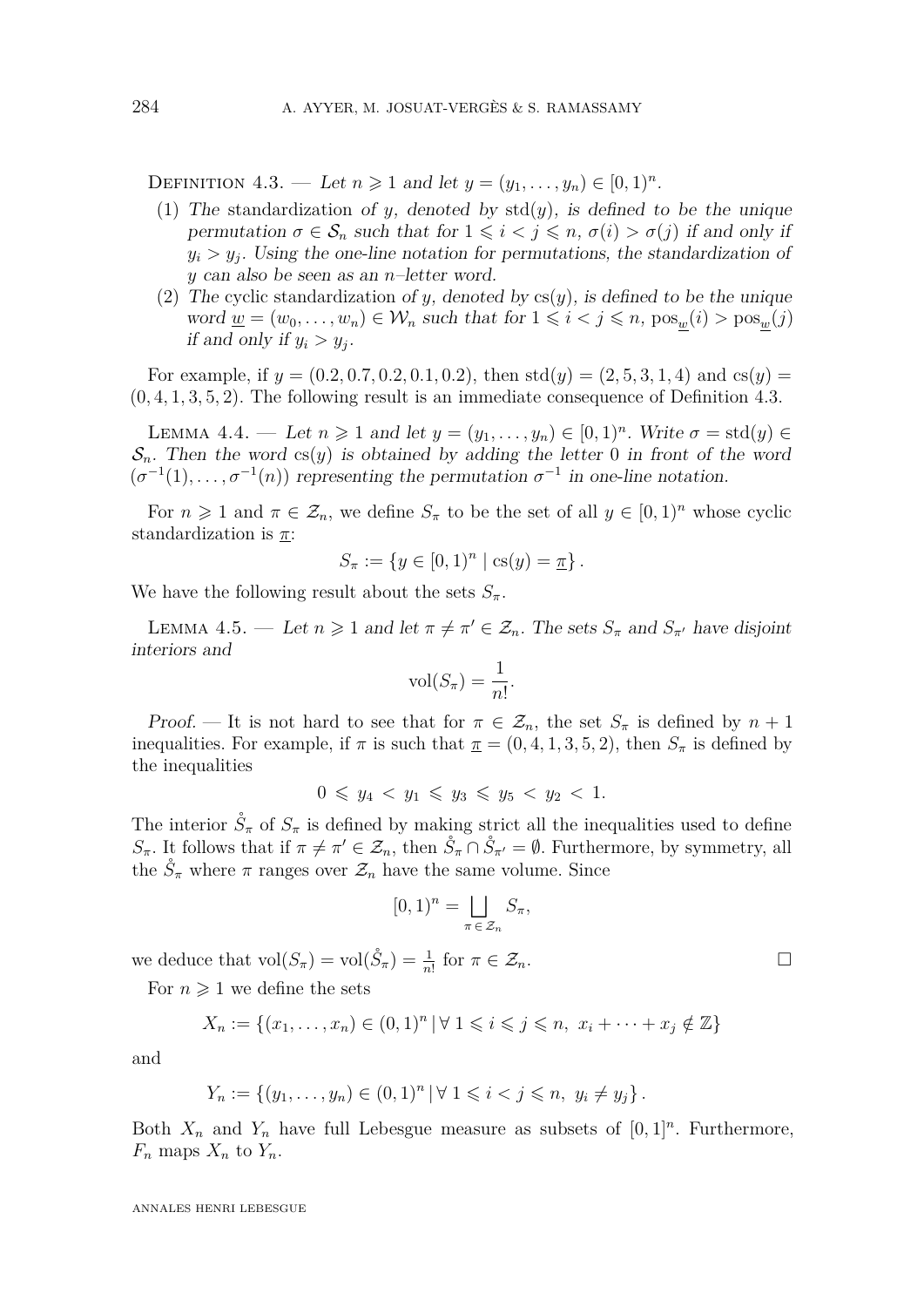<span id="page-10-3"></span><span id="page-10-1"></span>For  $n \geq 0$  and  $\underline{s} \in \{+, -\}^n$ , we have

<span id="page-10-2"></span>(4.2) 
$$
F_{n+1}(\widetilde{B}_{\underline{s}} \cap X_{n+1}) = \bigsqcup_{\pi \in \widetilde{A}_{\underline{s}}} (S_{\pi} \cap Y_{n+1}).
$$

*Proof.* — Let C denote the circle obtained by quotienting out the interval [0, 1] by the relation  $0 \sim 1$ . The circle C comes naturally equipped with the standard cyclic order. Fix  $n \geq 1$  and  $(x_1, \ldots, x_n) \in X_n$ . We set  $(y_1, \ldots, y_n) = F(x_1, \ldots, x_n) \in Y_n$ and we let  $\pi$  be the element of  $\mathcal{Z}_n$  such that  $cs(y) = \pi$ . Observe that each variable  $x_i$ measures the gap between  $y_{i-1}$  and  $y_i$  when turning in the clockwise direction on C (where by convention  $y_0 = 0$ ). Thus, for  $1 \leq i \leq j \leq n$ , we have  $x_{i+1} + \cdots + x_j \leq 1$ if and only if  $(y_i, y_{i+1}, \ldots, y_j)$  forms a C-chain. Furthermore,  $(y_i, y_{i+1}, \ldots, y_j)$  forms a C–chain if and only if  $(i, i+1, \ldots, j)$  forms a  $\pi$ –chain. It follows immediately that for  $I \subset P_n$ ,  $x \in B_{I,n}$  if and only if  $\pi \in A_{I,n}$ . Equality [\(4.1\)](#page-10-1) follows from the fact that  $F_n$  is a bijection from  $X_n$  to  $Y_n$ .



Figure 4.1. The inequality  $x_3 + x_4 + x_5 < 1$  is equivalent to the fact that  $(y_2, y_3, y_4, y_5)$  forms a chain in  $[0, 1] / \sim$  equipped with its standard cyclic order.

Equality [\(4.2\)](#page-10-2) follows similarly, by observing that the knowledge of the sign of  $x_i + x_{i+1} - 1$  is equivalent to the knowledge of the relative positions of  $y_{i-1}, y_i$  and  $y_{i+1}$  on C.

Theorems [2.3](#page-4-1) and [2.5](#page-5-0) follow immediately from combining Lemma [4.1,](#page-8-1) Lemma [4.5](#page-9-1) and Proposition [4.6.](#page-10-3) In order to compute the volumes of the polytopes  $B_{I,n}$  and  $B_{\underline{s}}$ we were able to work up to sets of measure zero, discarding the complementary of the sets  $X_n$  and  $Y_n$ . However we will need to take these sets of measure zero into account to compute the  $h^*$ -polynomial of  $B_{I,n}$  in the next section.

# **5. The Ehrhart** *h* <sup>∗</sup>**–polynomial**

<span id="page-10-0"></span>In this section, we first prove Theorem [2.9](#page-6-2) about the combinatorial interpretation of the  $h^*$ -polynomial of  $B_{I,n}$  in terms of descents of elements in  $A_{I,n}$ . Then we prove Theorem [2.10](#page-6-3) about the palindromicity of the  $h^*$ -polynomials of  $\hat{B}_{k,n}$ .

The first step of the proof of Theorem [2.9](#page-6-2) consists in relating our polytope  $B_{I,n}$ with its "half-open" analog  $B'_{I,n}$ , which we now define.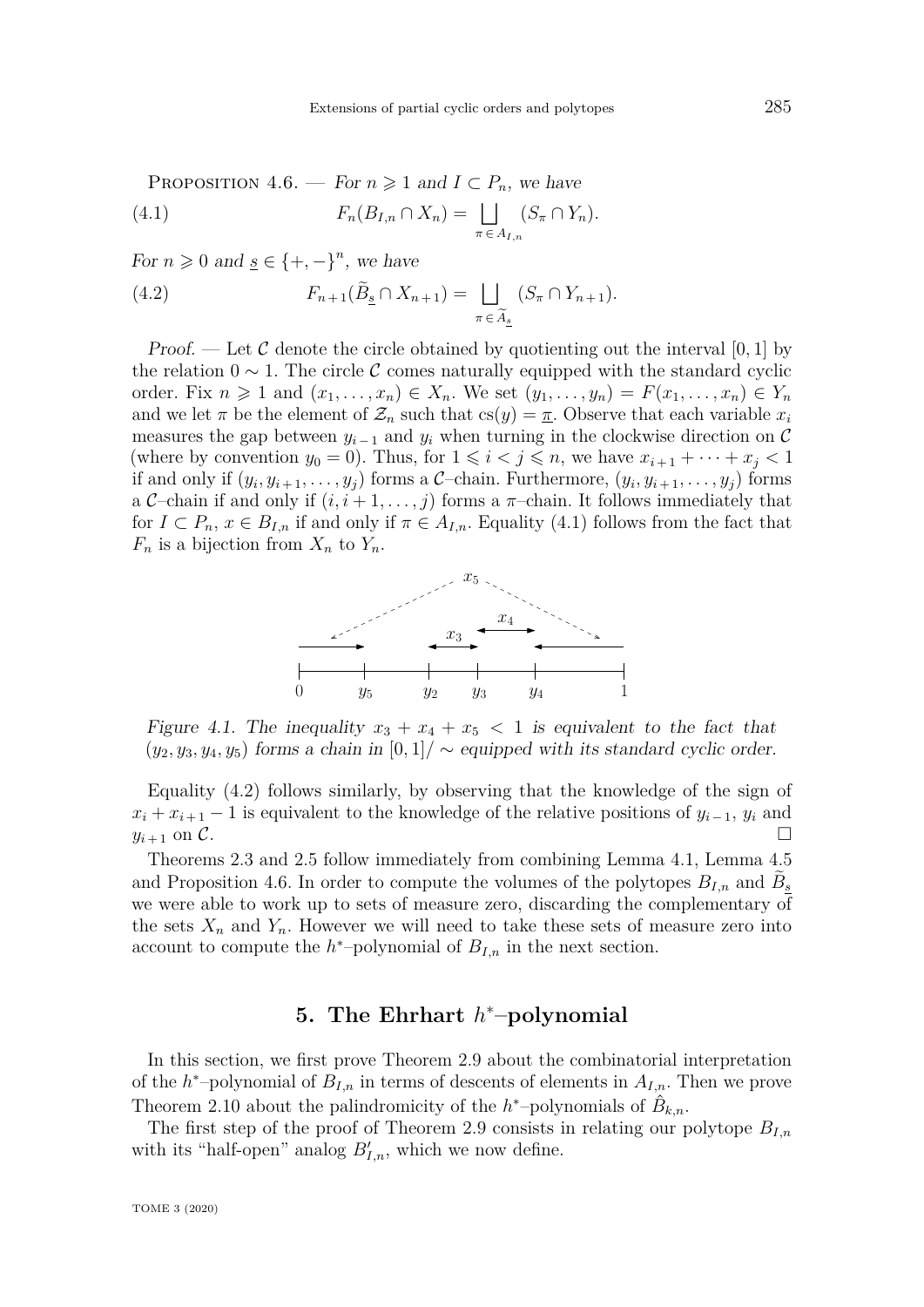DEFINITION 5.1. — To every subset  $I \subset P_n$ , we associate the polytope  $B'_{I,n}$ defined as the set of all  $(x_1, \ldots, x_n) \in [0,1)^n$  such that for  $(i, j) \in I$ , we have  $x_{i+1} + \cdots + x_{i-1} + x_i < 1.$ 

Though  $B'_{I,n}$  is not a polytope (it is obtained from the polytope  $B_{I,n}$  by removing some faces), we can define its Ehrhart polynomial in the usual way by

$$
\forall t \in \mathbb{N}, E(B'_{I,n}, t) := \# \left( t \cdot B'_{I,n} \cap \mathbb{Z}^n \right)
$$

and its *h* <sup>∗</sup>–polynomial by

$$
E^*(B'_{I,n}, z) = (1-z)^{n+1} \sum_{t=1}^{\infty} E(B'_{I,n}, t) z^t.
$$

Note that there is no general result to guarantee that  $E^*(B'_{I,n}, z)$  is a polynomial with nonnegative coefficients. However, in our setting we do have the following result.

LEMMA 5.2. − If  $t \in \mathbb{N}$ , then  $E(B'_{I,n}, t) = E(B_{I,n}, t - 1)$  and

(5.1) 
$$
E^*(B'_{I,n}, z) = z \cdot E^*(B_{I,n}, z).
$$

Proof. — The first equality follows from the fact that for  $t \in \mathbb{N}$ ,

$$
(t\cdot B'_{I,n})\cap\mathbb{Z}^n=\big((t-1)\cdot B_{I,n}\big)\cap\mathbb{Z}^n.
$$

To see why this is true, it suffices to notice that the condition  $x_{i+1}+x_{i+2}+\cdots+x_i < t$ is equivalent to  $x_{i+1} + x_{i+2} + \cdots + x_j \leqslant t-1$  when  $(x_i)_{1 \leqslant i \leqslant n} \in \mathbb{Z}^n$ . The second equality follows from the first one.

It remains to show that  $E^*(B'_{I,n}, z)$  is the descent generating function of  $A_{I,n}$  (up to this factor *z*). The first step is to understand the behavior of the transfer map on some of the measure zero sets that were discarded in equality [\(4.1\)](#page-10-1).

<span id="page-11-0"></span>PROPOSITION 5.3. — For  $n \geq 1$  and  $I \subset P_n$ , we have

$$
F_n(B'_{I,n}) = \bigsqcup_{\pi \in A_{I,n}} S_{\pi}.
$$

The difference between the above proposition and Proposition [4.6](#page-10-3) is that now we need to take into account the cases when  $x$  is not in  $X_n$ , wherein two coordinates of  $F_n(x)$  become equal. The idea of the proof is to deal with such potential equalities by desingularizing, i.e. adding a small quantity to each coordinate of *x* to make the coordinates of *y* all distinct and to show that this desingularization does not change the cyclic standardization.

Proof. — Let  $x = (x_1, \ldots, x_n) \in [0,1)^n$  and write  $y = F_n(x)$ . For  $\epsilon > 0$ , set  $x_{\epsilon} = (x_1 + \epsilon, \ldots, x_n + \epsilon)$ . There exists  $\epsilon_0 > 0$  such that for  $0 < \epsilon \leq \epsilon_0$ , we have  $x_{\epsilon} \in X_n$  and

$$
F_n(x_\epsilon) = (y_1 + \epsilon, y_2 + 2\epsilon, \dots, y_n + n\epsilon) \in Y_n.
$$

Moreover, there exists  $0 < \epsilon_1 \leq \epsilon_0$  such that for  $0 < \epsilon \leq \epsilon_1$  and for  $1 \leq i < j \leq n$ , we have  $y_i > y_j$  if and only if  $y_i + i\epsilon > y_j + j\epsilon$ . Putting everything together, we obtain that  $cs(F_n(x)) = cs(F_n(x))$  whenever  $\epsilon > 0$  is small enough.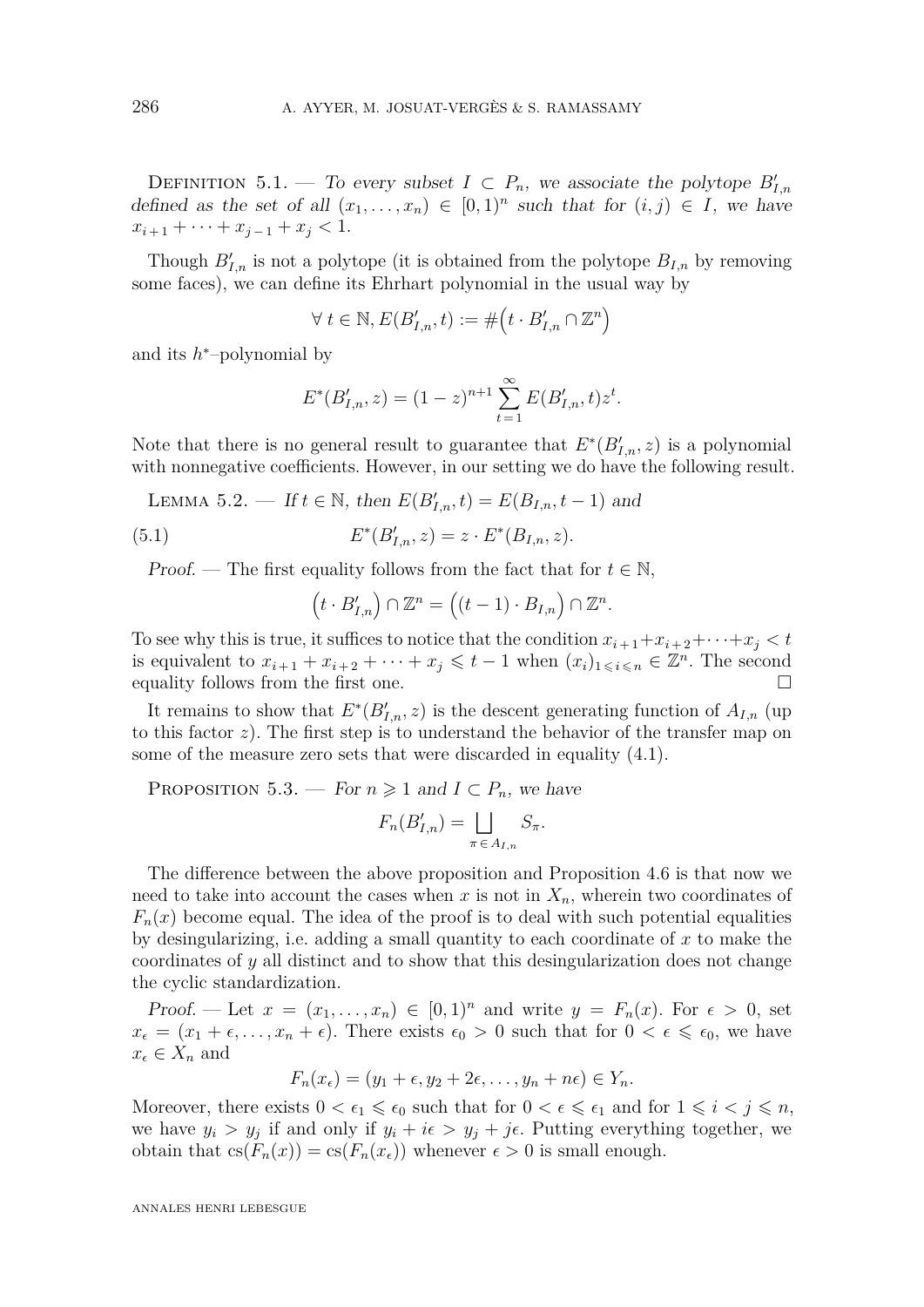<span id="page-12-1"></span>If  $x \in B'_{I,n}$ , then  $x_{\epsilon} \in B_{I,n} \cap X_n$  for  $\epsilon > 0$  small enough. Hence, by Proposition [4.6,](#page-10-3) we have

<span id="page-12-0"></span>
$$
F_n(x_\epsilon) \in \bigsqcup_{\pi \in A_{I,n}} (S_\pi \cap Y_n) \subset \bigsqcup_{\pi \in A_{I,n}} S_\pi,
$$

and by the previous paragraph, we obtain that  $F_n(x) \in \Box_{\pi \in A_{I,n}} S_{\pi}$ .

Conversely, assume  $x \notin B'_{I,n}$ . Then there exists  $(i, j) \in I$  such that

(5.2) 
$$
x_{i+1} + \cdots + x_j > 1.
$$

The same inequality involving the coordinates  $i+1$  to j as [\(5.2\)](#page-12-0) holds for every  $x<sub>e</sub>$ with  $\epsilon > 0$ . Therefore, for  $\epsilon > 0$  small enough, we have  $x_{\epsilon} \in X_n \setminus B_{I,n}$ . Taking  $\epsilon$  small enough so that  $x_{\epsilon} \in X_n$  and  $cs(F_n(x)) = cs(F_n(x_{\epsilon}))$ , we deduce from Proposition [4.6](#page-10-3) that  $F_n(x_\epsilon) \in S_\pi \cap Y_n$  for some  $\pi \notin A_{I,n}$ , and hence  $F_n(x) \notin \sqcup_{\pi \in A_{I,n}} S_\pi$ .

It follows from Proposition [5.3](#page-11-0) that

$$
E^*(F_n(B'_{I,n}), z) = \sum_{\pi \in A_{I,n}} E^*(S_{\pi}, z).
$$

Here  $F_n(B'_{I,n})$  is not a lattice polytope, but its  $h^*$ -polynomial is defined in the same way as that of  $B'_{I,n}$ . Note also that the transfer map preserves integrality. More precisely, for  $v \in [0,1]^n$  and an integer  $t \geq 1$ , we have  $t \cdot v \in \mathbb{Z}^n$  if and only if  $\overline{t} \cdot F_n(v) \in \mathbb{Z}^n$ . Thus

$$
E^*(B'_{I,n}, z) = E^*(F_n(B'_{I,n}), z).
$$

To conclude the proof of Theorem [2.9,](#page-6-2) it suffices to know the  $h^*$ -polynomial of  $S_{\pi}$ . This is the content of the following lemma. Recall that for  $w \in \mathcal{W}_n$ , des $(w)$  counts the number of descents of *w*.

LEMMA 5.4. — Let 
$$
n \ge 1
$$
 and let  $\pi \in \mathcal{Z}_n$ . Then  
(5.3)  $E^*(S_{\pi}, z) = z^{\text{des}(\underline{\pi})+1}$ .

Proof. — By Lemma [4.4,](#page-9-2) all the elements in  $S_\pi$  have the same standardization, which we denote by  $\sigma \in \mathcal{S}_n$ . Moreover, if we define

$$
T_{\sigma} := \{ y \in [0,1)^n \mid \text{std}(y) = \sigma \},
$$

then Lemma [4.4](#page-9-2) implies that  $S_{\pi} = T_{\sigma}$ . It also implies that the word  $\pi$  has the same number of descents as the word  $(\sigma^{-1}(1), \ldots, \sigma^{-1}(n))$ , which is just the descent number des( $\sigma^{-1}$ ) of the permutation  $\sigma^{-1}$ . We then appeal to [\[HJV16,](#page-21-9) Lemma 4], which says exactly that

$$
E^*(T_{\sigma}, z) = z^{\text{des}(\sigma^{-1}) + 1},
$$

thereby concluding the proof.

We conclude this section with a proof of Theorem [2.10](#page-6-3) regarding the palindromicity of the polynomials  $E^*(\hat{B}_{k,n})$ . For  $v, w \in \mathbb{R}^n$ , let  $\langle v, w \rangle$  denote the standard inner product.

DEFINITION  $5.5.$  — If a lattice polytope P contains the origin in its interior, the dual polytope is defined to be

$$
P^* := \{ v \in \mathbb{R}^n \mid \langle v, w \rangle \geqslant -1 \text{ for all } w \in P \}.
$$

We say that  $P$  is reflexive if  $P^*$  is also a lattice polytope.

$$
\Box
$$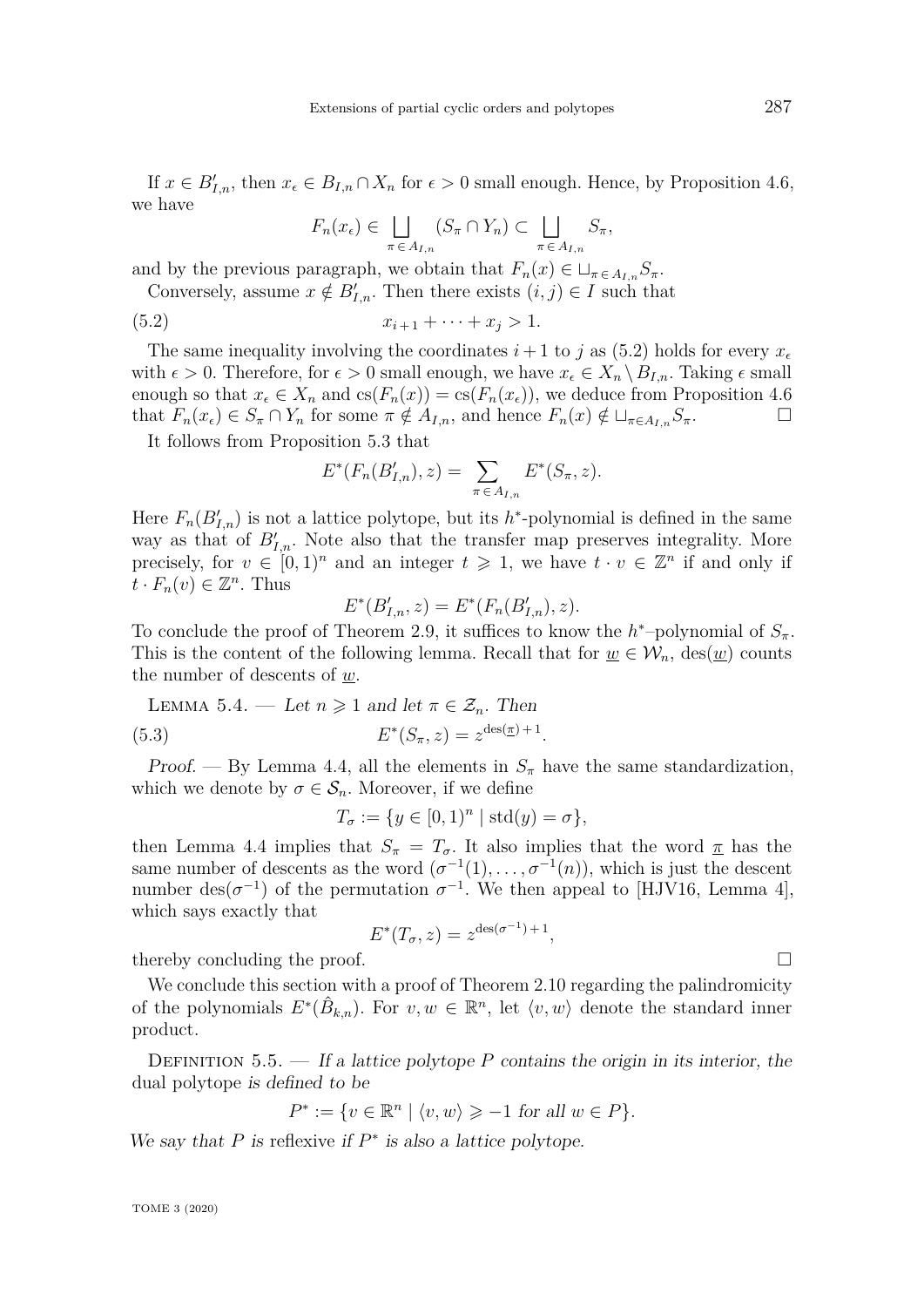<span id="page-13-0"></span>

| $n-k$<br>$\boldsymbol{k}$ | $\Omega$                                                          |       | 2              | 3                                                                         | $\overline{4}$                  | 5                                                     |  |
|---------------------------|-------------------------------------------------------------------|-------|----------------|---------------------------------------------------------------------------|---------------------------------|-------------------------------------------------------|--|
| $\mathbf{1}$              |                                                                   | $z+1$ | $z^2 + 4z + 1$ | $z^3 + 11z^2 + 11z + 1$                                                   | $z^4 + 26z^3 + 66z^2 + 26z + 1$ | $z^5 + 57z^4 + 302z^3 + 302z^2 + 57z + 1$             |  |
| $\overline{2}$            | 1 <sup>1</sup>                                                    | $z+1$ | $z^2 + 3z + 1$ | $z^3 + 7z^2 + 7z + 1$                                                     | $z^4 + 14z^3 + 31z^2 + 14z + 1$ | $z^5 + 26z^4 + 109z^3 + 109z^2 + 26z + 1$             |  |
| 3                         |                                                                   | $z+1$ | $z^2 + 3z + 1$ | $z^3 + 6z^2 + 6z + 1$                                                     | $z^4 + 11z^3 + 23z^2 + 11z + 1$ | $z^5 + 19z^4 + 71z^3 + 71z^2 + 19z + 1$               |  |
| $\overline{4}$            |                                                                   | $z+1$ | $z^2 + 3z + 1$ | $z^3+6z^2+6z+1$                                                           | $z^4 + 10z^3 + 20z^2 + 10z + 1$ | $z^5 + 16z^4 + 56z^3 + 56z^2 + 16z + 1$               |  |
| $5^{\circ}$               | 1 <sup>1</sup>                                                    | $z+1$ | $z^2 + 3z + 1$ | $z^3 + 6z^2 + 6z + 1$                                                     | $z^4 + 10z^3 + 20z^2 + 10z + 1$ | $z^5 + 15z^4 + 50z^3 + 50z^2 + 15z + 1$               |  |
| 6                         |                                                                   | $z+1$ | $z^2 + 3z + 1$ | $z^3 + 6z^2 + 6z + 1$                                                     | $z^4 + 10z^3 + 20z^2 + 10z + 1$ | $z^5 + 15z^4 + 50z^3 + 50z^2 + 15z + 1$               |  |
| $7\overline{ }$           |                                                                   | $z+1$ | $z^2 + 3z + 1$ | $z^3+6z^2+6z+1$                                                           | $z^4 + 10z^3 + 20z^2 + 10z + 1$ | $z^5 + 15z^4 + 50z^3 + 50z^2 + 15z + 1$               |  |
| $n-k$<br>$\boldsymbol{k}$ | 6                                                                 |       |                |                                                                           |                                 | $\overline{7}$                                        |  |
| $\overline{1}$            | $z^{6} + 120z^{5} + 1191z^{4} + 2416z^{3} + 1191z^{2} + 120z + 1$ |       |                |                                                                           |                                 | $z^7+247z^6+4293z^5+15619z^4+15619z^3+4293z^2+247z+1$ |  |
| 2                         | $z^{6} + 46z^{5} + 334z^{4} + 623z^{3} + 334z^{2} + 46z + 1$      |       |                | $z^{7} + 79z^{6} + 937z^{5} + 2951z^{4} + 2951z^{3} + 937z^{2} + 79z + 1$ |                                 |                                                       |  |
| 3                         | $z^{6} + 31z^{5} + 191z^{4} + 340z^{3} + 191z^{2} + 31z + 1$      |       |                | $z^{7} + 49z^{6} + 472z^{5} + 1365z^{4} + 1365z^{3} + 472z^{2} + 49z + 1$ |                                 |                                                       |  |

| $n-k$<br>$\boldsymbol{k}$ | 6                                                                 | 7                                                                                           |
|---------------------------|-------------------------------------------------------------------|---------------------------------------------------------------------------------------------|
| $\mathbf{1}$              | $z^{6} + 120z^{5} + 1191z^{4} + 2416z^{3} + 1191z^{2} + 120z + 1$ | $z^{7} + 247z^{6} + 4293z^{5} + 15619z^{4} + 15619z^{3} + 4293z^{2} + 247z +$               |
| 2                         | $z^{6} + 46z^{5} + 334z^{4} + 623z^{3} + 334z^{2} + 46z + 1$      | $z^{7}$ + 79 $z^{6}$ + 937 $z^{5}$ + 2951 $z^{4}$ + 2951 $z^{3}$ + 937 $z^{2}$ + 79 $z$ + 1 |
| 3                         | $z^{6} + 31z^{5} + 191z^{4} + 340z^{3} + 191z^{2} + 31z + 1$      | $z^{7} + 49z^{6} + 472z^{5} + 1365z^{4} + 1365z^{3} + 472z^{2} + 49z + 1$                   |
| 4                         | $z^{6} + 25z^{5} + 140z^{4} + 242z^{3} + 140z^{2} + 25z + 1$      | $z^{7} + 38z^{6} + 322z^{5} + 881z^{4} + 881z^{3} + 322z^{2} + 38z + 1$                     |
| 5                         | $z^{6} + 22z^{5} + 115z^{4} + 195z^{3} + 115z^{2} + 22z + 1$      | $z^{7} + 32z^{6} + 249z^{5} + 656z^{4} + 656z^{3} + 249z^{2} + 32z + 1$                     |
| 6                         | $z^{6} + 21z^{5} + 105z^{4} + 175z^{3} + 105z^{2} + 21z + 1$      | $z^{7} + 29z^{6} + 211z^{5} + 540z^{4} + 540z^{3} + 211z^{2} + 29z + 1$                     |
| $\overline{7}$            | $z^{6} + 21z^{5} + 105z^{4} + 175z^{3} + 105z^{2} + 21z + 1$      | $z^{7} + 28z^{6} + 196z^{5} + 490z^{4} + 490z^{3} + 196z^{2} + 28z + 1$                     |
| 8                         | $z^{6} + 21z^{5} + 105z^{4} + 175z^{3} + 105z^{2} + 21z + 1$      | $z^{7} + 28z^{6} + 196z^{5} + 490z^{4} + 490z^{3} + 196z^{2} + 28z + 1$                     |
| 9                         | $z^{6} + 21z^{5} + 105z^{4} + 175z^{3} + 105z^{2} + 21z + 1$      | $z^{7} + 28z^{6} + 196z^{5} + 490z^{4} + 490z^{3} + 196z^{2} + 28z + 1$                     |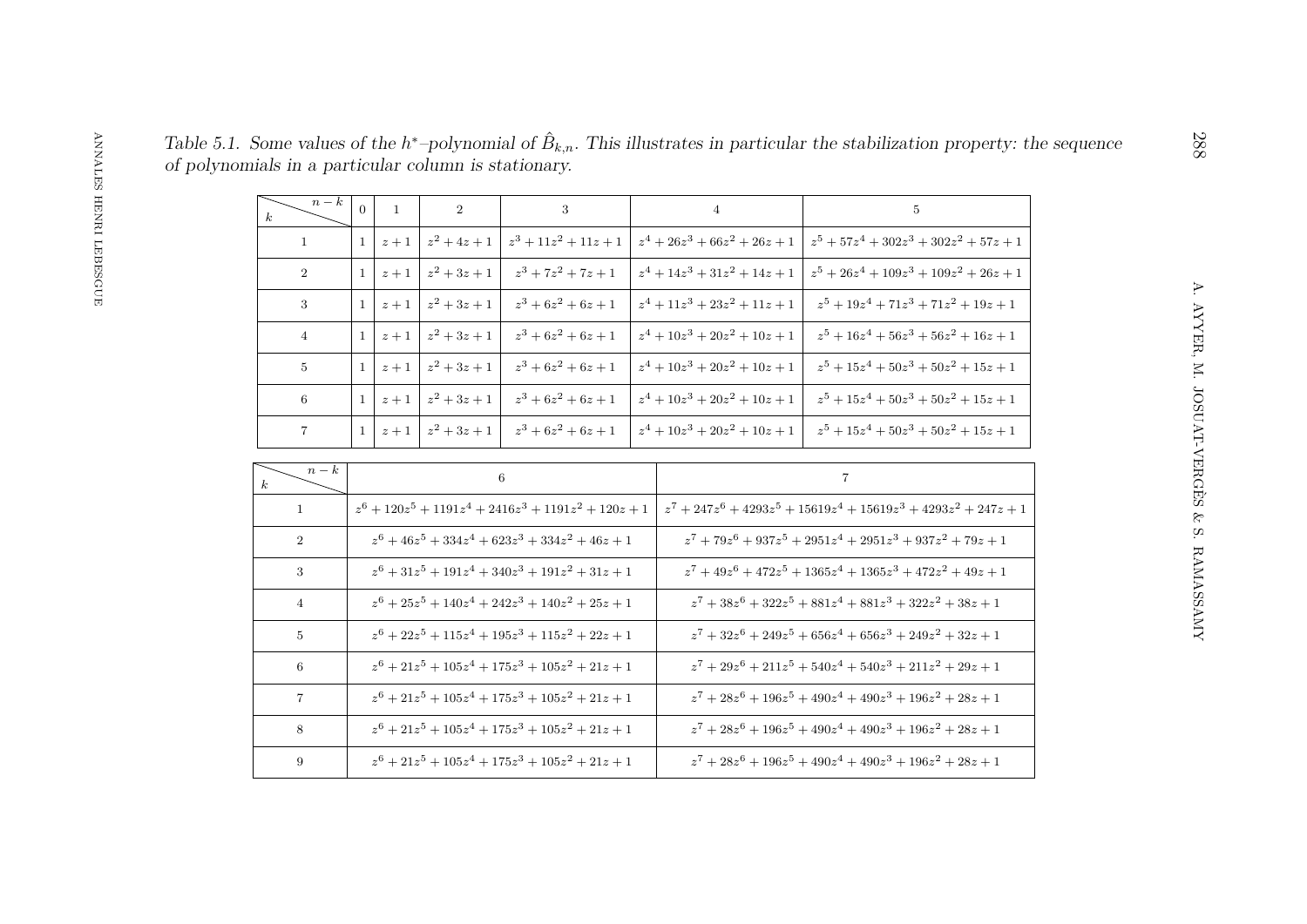<span id="page-14-3"></span>Hibi's palindromic theorem [\[Hib92\]](#page-21-12) states that when a lattice polytope *P* contains an integral interior point *v*, the polynomial  $E^*(P, z)$  has palindromic coefficients if and only if  $P - v$  is reflexive. But in the present case the polytopes  $\hat{B}_{k,n}$  do not contain any integral interior point, as their vertices are vectors only containing 0's and 1's. However, we can resort to the more general theory of Gorenstein polytopes (see e.g. [\[BN08\]](#page-20-3)). A lattice polytope *P* is said to be *Gorenstein* if there exists an integer  $t \geq 1$  and an integer vector *v*, such that  $t \cdot P - v$  is reflexive. It is known that a lattice polytope  $P$  is Gorenstein if and only if  $E^*(P, z)$  is palindromic [\[BN08\]](#page-20-3).

Proof of Theorem [2.10.](#page-6-3) – Fix  $1 \leq k \leq n$  and denote by  $P_{k,n}$  the polytope  $(k+1) \cdot \hat{B}_{k,n} - (1,\ldots,1)$ . The elements  $v \in P_{k,n}$  are characterized by the inequalities

- <span id="page-14-1"></span>(5.4)  $v_i \geq -1 \quad \text{for } 1 \leq i \leq n,$
- <span id="page-14-2"></span>(5.5)  $v_{i+1} + \cdots + v_{i+k} \leq 1$  for  $0 \leq i \leq n-k$ .

Clearly  $P_{k,n}$  is a lattice polytope containing the origin as an interior point. Furthermore, since there are 1's and  $-1$ 's on the right-hand sides of inequalities [\(5.4\)](#page-14-1) and [\(5.5\)](#page-14-2), the coefficients on the left-hand sides of [\(5.4\)](#page-14-1) and [\(5.5\)](#page-14-2) are the coordinates of the vertices of  $P_{k,n}^*$ . Hence  $P_{k,n}^*$  is a lattice polytope. So  $P_{k,n}$  is reflexive and  $\hat{B}_{k,n}$ is Gorenstein, thus  $E^*(\hat{B}_{k,n})$  is palindromic.

Remark 5.6. — The proof of Theorem [2.10](#page-6-3) we provide is based on purely geometric considerations involving  $\hat{B}_{k,n}$ . It would be interesting to understand this palindromicity result on the combinatorial level, by finding an involution on  $\hat{A}_{k,n}$ sending an element  $\pi$  to an element  $\pi'$  such that  $\text{des}(\pi) + \text{des}(\pi') = \text{deg } E^*(\hat{B}_{k,n}).$ 

### **6. Stabilization to Narayana polynomials**

<span id="page-14-0"></span>In this section, we first prove Theorem [2.12](#page-6-1) about the stabilization of the Ehrhart  $h$ <sup>\*</sup>-polynomials of  $\hat{B}_{k,n}$  to the Narayana polynomials, as illustrated in Figure [5.1.](#page-13-0) This is done combinatorially, using the connection with  $\hat{A}_{k,n}$ . Then we provide some geometric insight as to why the  $h^*$ -polynomials of  $\hat{B}_{k,n}$  stabilize.

Proof of Theorem [2.12.](#page-6-1) — We will first prove the result for  $\hat{A}_{n,2n}$  via a bijective correspondence with nondecreasing parking functions. An  $(n + 1)$ –tuple of nonnegative integers  $(p_0, \ldots, p_n)$  is called a *nondecreasing parking function* if the following two conditions hold:

- (1) for  $0 \leq i \leq n-1$ , we have  $p_i \leq p_{i+1}$ ;
- (2) for  $0 \leq i \leq n$ , we have  $0 \leq p_i \leq i$ .

We denote by  $\mathcal{P}_n$  the set of all  $(n+1)$ –tuples that are nondecreasing parking functions. It is well-known that the cardinality of  $\mathcal{P}_n$  is the  $(n+1)^{st}$  Catalan number; see [\[Sta99,](#page-21-13) Exercise 6.19(s), for example. A nondecreasing parking function  $(p_0, \ldots, p_n)$  is said to have an *ascent* at position  $0 \leq i \leq n-1$  if  $p_i < p_{i+1}$ . It follows from [\[Sch09,](#page-21-14) Corollary A.3 that the number of nondecreasing parking functions in  $\mathcal{P}_n$  with *k* ascents is the Narayana number  $N(n+1, k+1)$ . To complete the proof in the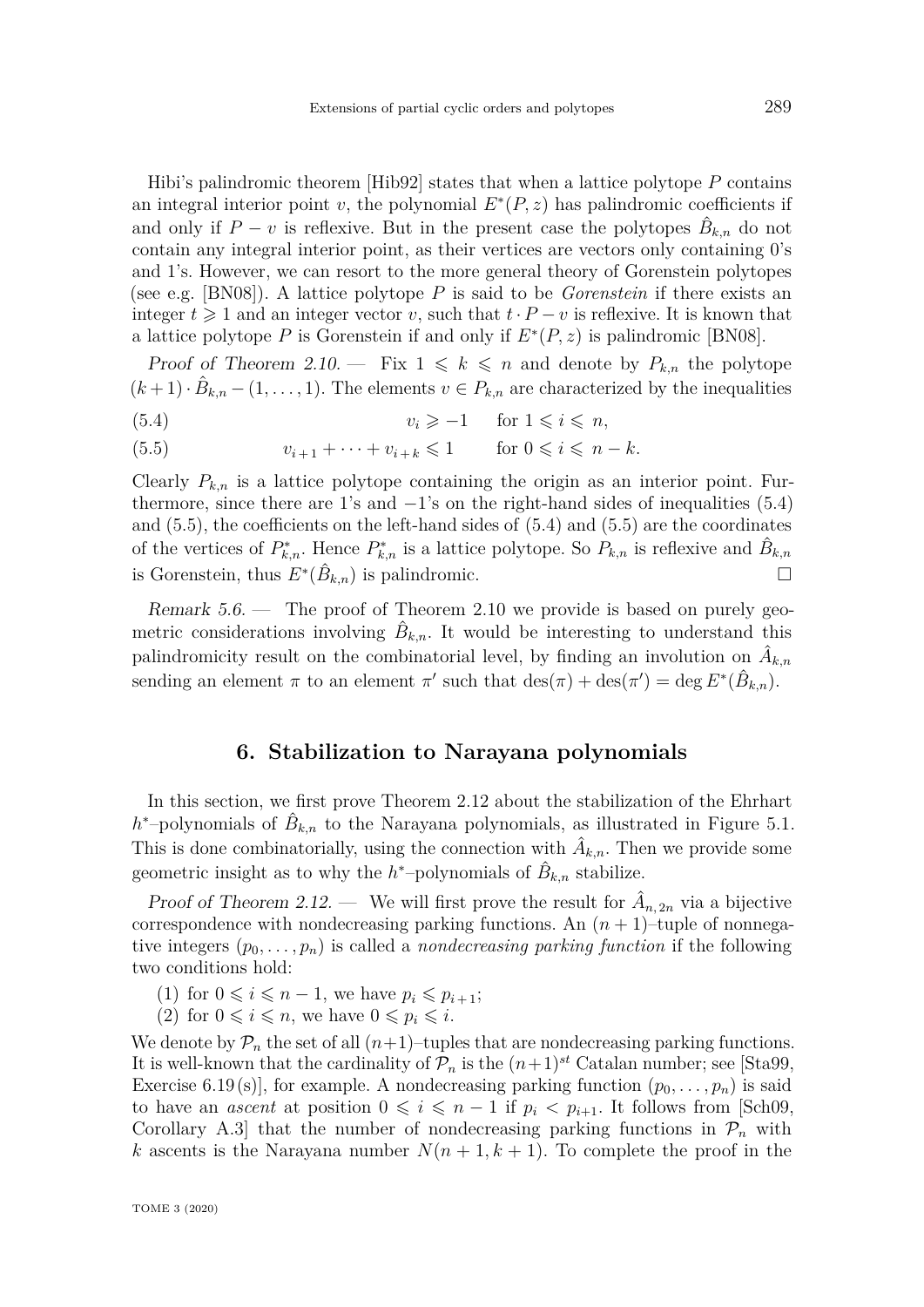case of  $\hat{A}_{n,2n}$ , we will define a bijection  $H_n$  from  $\hat{A}_{n,2n}$  to  $\mathcal{P}_n$  such that the number of descents of  $\pi \in \hat{A}_{n,2n}$  equals the number of ascents of  $H_n(\pi)$ .

We term the numbers in  $\{0, \ldots, n\}$  as "small numbers". Given  $\pi \in \hat{A}_{n,2n}$ , we set *H<sub>n</sub>*( $\pi$ ) to be the  $(n + 1)$ –tuple  $(p_0, \ldots, p_n)$  defined as follows. For  $0 \leq i \leq n$ ,  $p_i$  is defined to be the first small number to the right of  $n + i$  in the word  $\underline{\pi}$  if there exists a small number to the right of  $n + i$ . Otherwise  $p_i$  is defined to be 0. In other words, visualizing  $\pi$  as the placement of the numbers from 0 to 2*n* on a circle,  $p_i$  is the next small number after  $n + i$ , turning in the clockwise direction. For example, if  $n = 3$ and  $\mathbf{I} = (0, 4, 5, 1, 2, 6, 3)$ , then  $H_n(\pi) = (0, 1, 1, 3)$ .

For  $\pi \in \hat{A}_{n,2n}$ , we first show that  $H_n(\pi)$  is in  $\mathcal{P}_n$ . To begin with, note that the entries  $0, 1, \ldots, n$  appear in that order in  $\pi$ , so *n* is the rightmost number in  $\{1, \ldots, n\}$ to appear. If  $0 \leq i \leq n$ , since  $(i, i+1, \ldots, n+i)$  forms a chain in  $\pi$ , then  $n+i$  must lie either to the right of *n* or to the left of *i* in  $\pi$ , hence  $p_i \leq i$ . Let  $0 \leq i \leq n-1$ . If  $n + i$  lies to the right of *n* in  $\pi$ , then  $p_i = 0$  and  $p_i \leq p_{i+1}$ . Otherwise,  $n + i$  lies to the left of *i* and from the fact that  $(i + 1, \ldots, n + i, n + i + 1)$  forms a chain in  $\pi$ , we deduce that  $n + i + 1$  lies between  $n + i$  and  $i + 1$ . Thus  $p_i \leqslant p_{i+1}$  again. This concludes the proof that  $H_n(\pi)$  is in  $\mathcal{P}_n$ .

Next, given  $\underline{p} = (p_0, \ldots, p_n) \in \mathcal{P}_n$ , we define a total cyclic order  $H'_n(\underline{p}) \in \mathcal{Z}_{2n}$ as follows. First we place all the small numbers on the circle in such a way that  $(0, 1, \ldots, n)$  form a chain. Then we place each number  $n+i$  for  $1 \leq i \leq n$  in the cyclic interval from  $p_i - 1$  to  $p_i$  if  $p_i \geq 1$  and in the cyclic interval from *n* to 0 if  $p_i = 0$ . This determines for  $1 \leq i \leq n$  the position of each number  $n + i$  with respect to the small numbers. Since the sequence  $(p_0, \ldots, p_n)$  is weakly increasing, it is possible to arrange the numbers  $n + i$  for  $1 \leq i \leq n$  in such a way that  $(n, n + 1, \ldots, 2n)$  forms a chain. This determines uniquely the position of all the numbers on the circle and yields (by definition)  $H'_n(\underline{p})$ .

Now we need to check that  $\pi := H'_n(p) \in \hat{A}_{n, 2n}$ . By construction, we already have that  $(i, i + 1, \ldots, n + i)$  are  $\pi$ -chains when  $i = 0$  and  $i = n$ . Fix  $1 \leq i \leq n - 1$ . Then  $(i, i+1, \ldots, n)$  (resp.  $(n, n+1, \ldots, n+i)$ ) forms a  $\pi$ -chain, as a subchain of  $(0,1,\ldots,n)$  (resp.  $(n,n+1,\ldots,2n)$ ). In the case when  $p_i=0$  then for  $1\leqslant j\leqslant i$  we also have  $p_j = 0$ , so all the numbers  $n + 1, n + 2, \ldots n + i$  are to the right of *n* in  $\pi$  and in this order. Hence  $(i, i+1, \ldots, n+i)$  is a  $\pi$ -chain in this case. In the case when  $p_i > 0$ , then  $p_0 \leq p_1 \leq \cdots \leq p_i \leq i$  and all the numbers  $n + 1, n + 2, \ldots n + i$ are to the left of *i* in  $\pi$  and in this order. Hence  $(i, i + 1, \ldots, n + i)$  is a  $\pi$ -chain in this case too. This concludes the proof that  $H'_n(p)$  belongs to  $\hat{A}_{n, 2n}$ . Clearly,  $H_n$  and  $H'_n$  are inverses to each other, so  $H_n$  is a bijection from  $\hat{A}_{n,2n}$  to  $\mathcal{P}_n$ .

Let  $\pi \in \hat{A}_{n,2n}$  and write  $p = H_n(\pi)$ . Then for  $0 \leqslant i \leqslant n-1$ , the two numbers  $n+i$ and  $n+i+1$  are consecutive in  $\pi$  if and only if  $p_i = p_{i+1}$ . The fact that descents in  $\pi$ are in one-to-one correspondence with ascents in  $H_n(\pi)$  follows from the observation that a descent in  $\pi$  is always from a number larger than *n* to a small number. This concludes the proof of Theorem [2.12](#page-6-1) for  $\hat{A}_{n, 2n}$ .

As for  $\hat{A}_{k,n}$  where *k* is bigger that  $n/2$ , the cycle conditions ensure that  $n-k,\ldots,k$ are consecutive elements in the list (the statement is nontrivial if  $n - k < k$ , i.e.  $n < 2k$ ). For  $\pi \in \hat{A}_{k,n}$ , we obtain an element  $\pi' \in \hat{A}_{n-k,2n-2k}$  by replacing these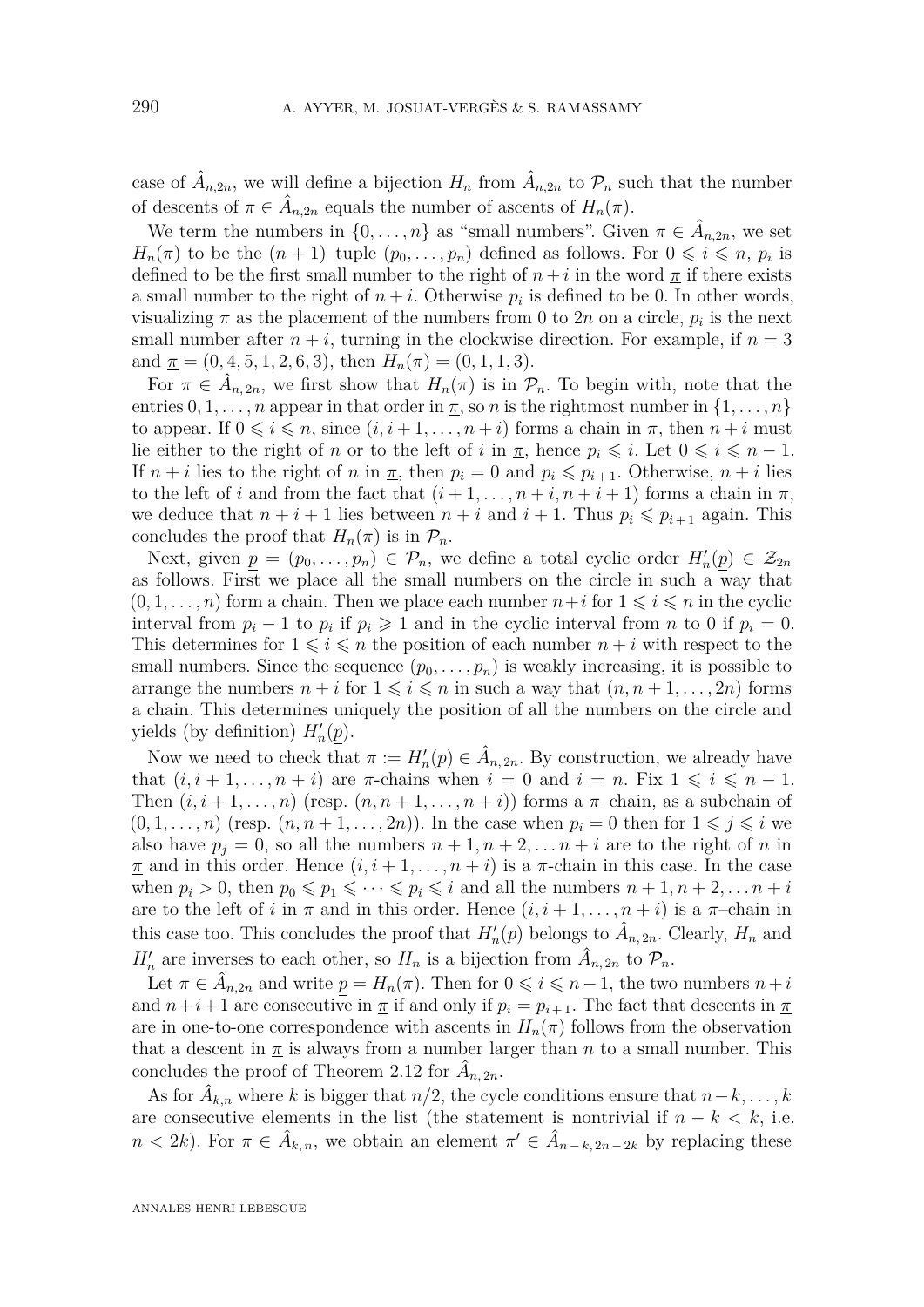<span id="page-16-2"></span>consecutive entries by the number  $n - k$  and by replacing each entry *i* with  $k + 1 \leq$  $i \leq n$  by the number  $i + n - 2k$ . It is not difficult to see that this is a bijection which preserves the number of descents. Finally we note that  $\pi' \in \hat{A}_{m,2m}$ , where  $m = n - k$ , and we appeal to the first part of the proof.

We point out that it is possible to prove Theorem [2.12](#page-6-1) differently, by noting that, although the general polytopes  $\hat{B}_{k,n}$  do not arise as chain polytopes [\[Sta86\]](#page-21-1), for  $k \leq n \leq 2k$ , the polytopes  $\hat{B}_{k,n}$  do arise as chain polytopes for posets associated with skew Young diagrams. Associating a Dyck path to every linear extension of such a poset yields another proof of Theorem [2.12.](#page-6-1)

It is worth observing that one can also see the stabilization property of the *h*<sup>\*</sup>−polynomials geometrically.

LEMMA 6.1. — If 
$$
k > \frac{n-1}{2}
$$
, we have  $E^*(\hat{B}_{k,n}, z) = E^*(\hat{B}_{k+1,n+1}, z)$ .

Proof. — First note that  $k > \frac{n-1}{2}$  is equivalent to  $k \geq n-k$ , and so there exists an  $\ell$  such that  $k \geq \ell \geq n - k$ . Consider the map  $\alpha : \mathbb{Z}^{n+1} \to \mathbb{Z} \times \mathbb{Z}^n$  defined by

$$
\alpha(v_1,\ldots,v_{n+1})=(v_\ell,(v_1,\ldots,\widehat{v}_\ell,\ldots,v_{n+1})),
$$

where  $\hat{v}_{\ell}$  means that  $v_{\ell}$  is omitted in the sequence. It is clearly bijective. We claim that for any integer  $t \geq 0$ , we have

<span id="page-16-1"></span>(6.1) 
$$
\alpha\Big((t\cdot\hat{B}_{k+1,n+1})\cap\mathbb{Z}^{n+1}\Big)=\bigsqcup_{u=0}^t\{t-u\}\times\Big((u\cdot\hat{B}_{k,n})\cap\mathbb{Z}^n\Big).
$$

To see this, let  $v = (v_i)_{1 \leq i \leq n} \in \mathbb{Z}^{n+1}$ . By definition of  $\hat{B}_{k+1,n+1}$ , we have  $v \in t \cdot \hat{B}_{k+1,n+1}$  if and only if  $v_i \geqslant 0$  and

<span id="page-16-0"></span>(6.2) 
$$
v_{i+1} + \cdots + v_{i+k+1} \leq t, \quad \text{for all } 0 \leq i \leq n-k.
$$

Then, note that  $k \geqslant \ell \geqslant n - k$  ensures that  $v_{\ell}$  appears in all the sums in [\(6.2\)](#page-16-0). So the condition [\(6.2\)](#page-16-0) is equivalent to

(6.3) 
$$
v_{i+1} + \dots + \hat{v}_{\ell} + \dots + v_{i+k+1} \leq t - v_{\ell}, \quad \text{for all } 0 \leq i \leq n-k.
$$

These equations precisely say that  $(v_1, \ldots, \hat{v_{\ell}}, \ldots, v_{n+1}) \in (t - v_{\ell}) \cdot \hat{B}_{k,n}$ , (knowing that  $v_i \geq 0$ ). Thus we get [\(6.1\)](#page-16-1). Therefore, we have

$$
E(\hat{B}_{k+1,n+1},t) = \sum_{u=0}^{t} E(\hat{B}_{k,n},u).
$$

By summing, we get

$$
\sum_{t=0}^{\infty} E(\hat{B}_{k+1,n+1}, t) z^t = \sum_{t=0}^{\infty} \sum_{u=0}^{t} E(\hat{B}_{k,n}, u) z^t = \sum_{u=0}^{\infty} E(\hat{B}_{k,n}, u) \frac{z^u}{1-z}.
$$

After multiplying by  $(1 - z)^{n+1}$ , we get  $E^*(\hat{B}_{k,n}, z) = E^*(\hat{B}_{k+1,n+1}, z)$ .

Note that in equation [\(6.1\)](#page-16-1), *u* ranges among the integers between 0 and *t*. But the argument in the proof also shows that

$$
\alpha(\hat{B}_{k+1,n+1}) = \bigsqcup_{0 \leq x \leq 1} \{1-x\} \times \left(x \cdot \hat{B}_{k,n}\right),
$$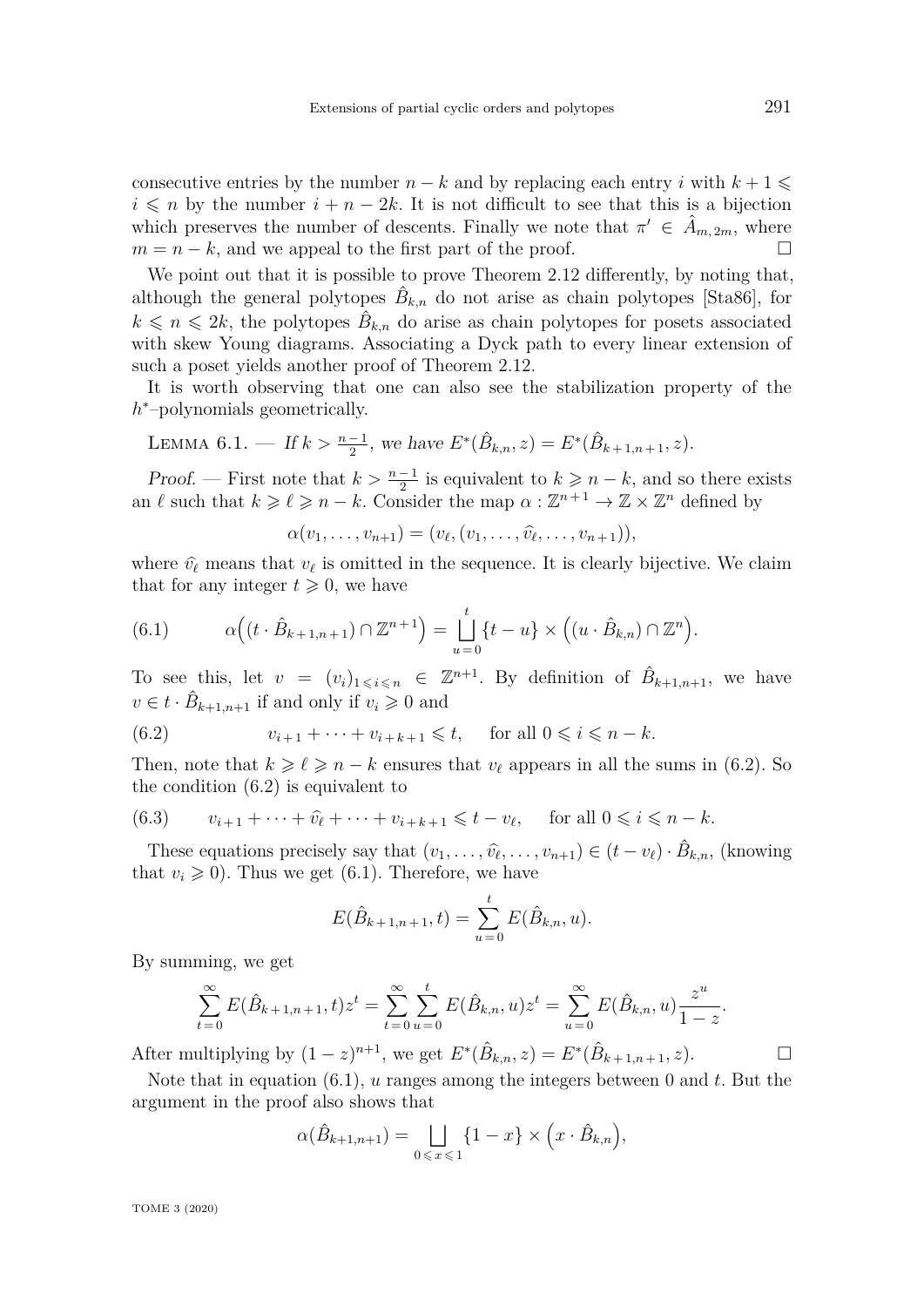<span id="page-17-1"></span>where x runs through the real numbers between 0 and 1. This precisely says that  $\hat{B}_{k+1,n+1}$  is a cone over  $\hat{B}_{k,n}$ .

# $\mathbf 7. \;\; {\rm Enumerating}\;\hat A_{k,n}$

<span id="page-17-0"></span>In this section we show how to use the multidimensional boustrophedon construc-tion introduced in [\[Ram18\]](#page-21-5) to compute the cardinalities of  $\hat{A}_{k,n}$ , which by Theorem [2.1](#page-4-0) are equal to the normalized volumes of  $\hat{B}_{k,n}$ .

For every total cyclic order  $\pi \in \mathcal{Z}_n$  and for every two elements  $i \neq j$  of [*n*], define the length of the arc from *i* to *j* in  $\pi$  to be

(7.1) 
$$
L_{\pi}(i,j) := 1 + \# \{ h \in [n] \mid (i,h,j) \in \pi \}.
$$

Example 7.1. — Take  $n = 6$  and take the cyclic order  $\pi$  associated with the cyclic permutation (0*,* 3*,* 5*,* 1*,* 6*,* 2*,* 4). Then

$$
L_{\pi}(3, 5) = 1;
$$
  
\n
$$
L_{\pi}(3, 2) = 4;
$$
  
\n
$$
L_{\pi}(2, 3) = 3.
$$

For  $d \ge 1$  and  $N \ge d+1$ , define the simplex of dimension *d* and order *N* to be

(7.2) 
$$
T_N^d := \left\{ (i_1, \ldots, i_{d+1}) \in \mathbb{N}^{d+1} \mid i_1 + \cdots + i_{d+1} = N \right\}.
$$

When  $d = 1$ ,  $T_N^1$  is a row of  $N-1$  elements. When  $d = 2$  (resp.  $d = 3$ ),  $T_N^d$  is a triangle (resp. tetrahedron) of side length  $N-2$  (resp.  $N-3$ ). In general,  $T_N^d$  is a *d*-dimensional simplex of side length  $N - d$ .

For  $2 \leq k \leq n$  and  $\underline{i} = (i_1, \ldots, i_k) \in T_{n+1}^{k-1}$ , we define  $\check{A}_{\underline{i}}$  to be the set of all  $\pi \in \hat{A}_{k,n}$ such that the following conditions hold:

- for  $1 \leq j \leq k 1$ , we have  $L_{\pi}(n + j k, n + 1 + j k) = i_j$ ;
- $L_{\pi}(n, n+1-k) = i_k$ .

It is not hard to see that

(7.3) 
$$
\hat{A}_{k,n} = \bigsqcup_{\underline{i} \in T_{n+1}^{k-1}} \check{A}_{\underline{i}}.
$$

Define  $a_i := #\check{A}_{i}$ . We will provide linear recurrence relations for the  $(a_i)_{i \in T_{n+1}^{k-1}}$ , which are arrays of numbers indexed by some  $T_N^d$ . We first need to define linear operators  $\Psi$  and  $\Omega$  which transform one array of numbers indexed by some  $T_N^d$  into another array of numbers, indexed by  $T_{N+1}^d$  in the case of  $\Psi$  and by  $T_N^d$  in the case of Ω.

We define the map  $\tau$  which to an element  $\underline{i} = (i_1, \ldots, i_{d+1}) \in T_{N+1}^d$  associates the subset of all the  $\underline{i}' = (i'_1, \ldots, i'_{d+1}) \in T_N^d$  such that the following conditions hold:

- $1 \le i'_1 \le i_1 1;$
- $i'_{d+1} = i_{d+1} + i_1 i'_1 1;$
- $i_j^{\prime} = i_j$  for  $2 \leq j \leq d$ .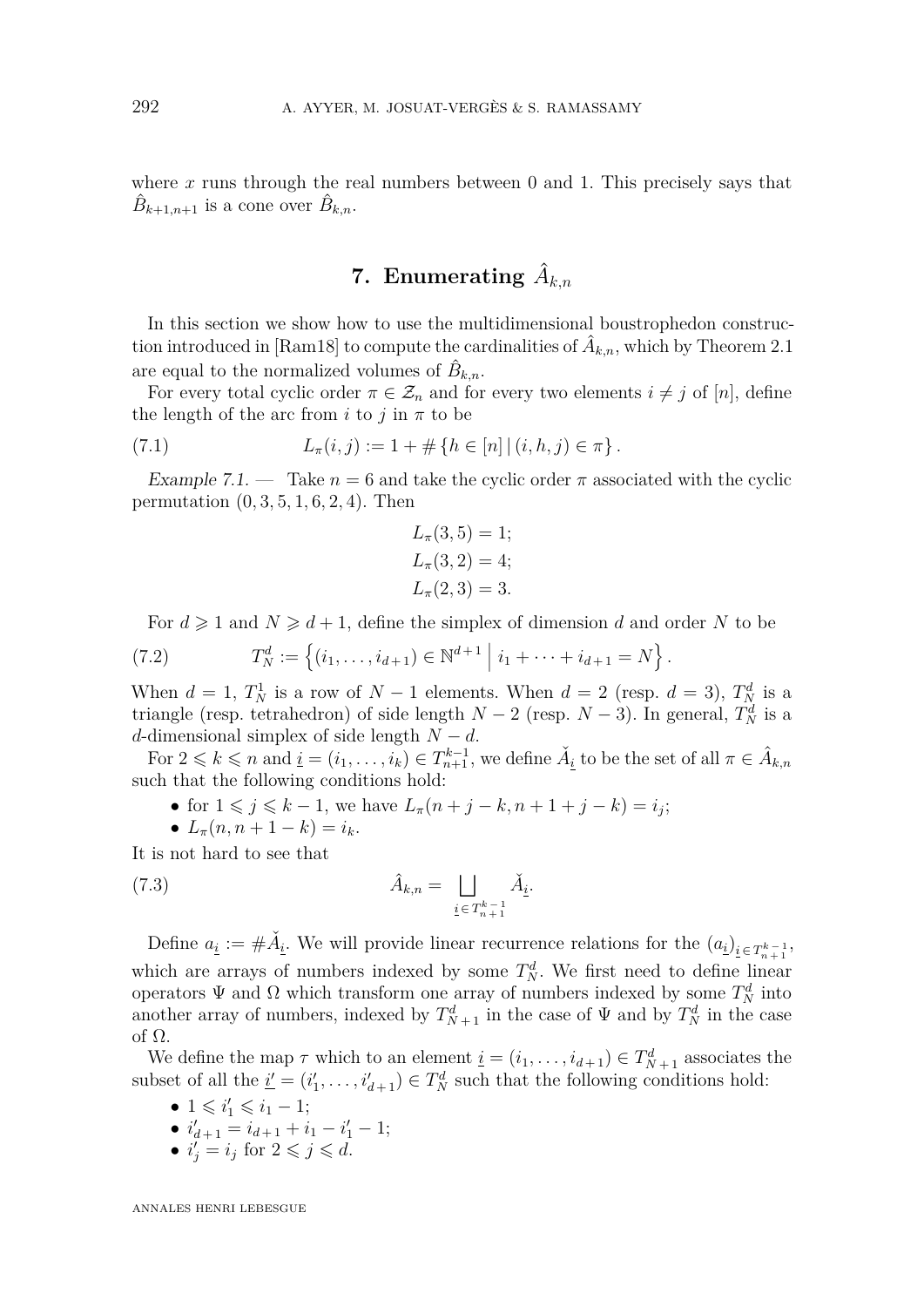<span id="page-18-2"></span>

<span id="page-18-1"></span>Figure 7.1. The first four lines of the classical boustrophedon, obtained as the case  $k = 2$  of the multidimensional boustrophedon. Here the operator  $\Psi$  corresponds to taking partial sums (starting from the empty partial sum) and the operator  $Ω$  returns the mirror image.

Example 7.2. — Case  $d = 2$ ,  $N = 6$ . Then

(7.4)  $\tau(1, 2, 4) = \emptyset$ 

 $\tau(4, 2, 1) = \{(1, 2, 3), (2, 2, 2), (3, 2, 1)\}.$ 

Define the map  $\Psi$  which sends an array of numbers  $(b_i)_{i \in T_N^d}$  to the array of numbers  $(c_i)_{i \in T^d_{N+1}}$ , where for  $i \in T^d_{N+1}$ , we have

(7.6) 
$$
c_{\underline{i}} := \sum_{\underline{i'} \in \tau(\underline{i})} b_{\underline{i'}}.
$$

Remark 7.3. — In the language of [\[Ram18\]](#page-21-5), the map  $\Psi$  would be called  $\Phi_{1,1,d+1}$ . Note that the Φ operators of [\[Ram18\]](#page-21-5) were acting on generating functions, while the  $\Psi$  operator here acts on arrays of numbers. These two points of view are essentially the same, since there is a natural correspondence between arrays of numbers and their generating functions.

We also introduce the operator  $\Omega$ , which sends an array of numbers  $(b_i)_{i \in T_N^d}$  to the array of numbers  $(c_i)_{i \in T_N^d}$ , where for  $i \in T_N^d$ , we have

$$
(7.7) \t c_{(i_1,\ldots,i_{d+1})} := b_{(i_{d+1},i_1,i_2,\ldots,i_d)}.
$$

The operator  $\Omega$  acts by cyclically permuting the indices.

We can now state the following recurrence relation for the arrays of numbers  $(a_1)_{i \in T_{n+1}^{k-1}}$ :

<span id="page-18-0"></span>THEOREM 7.4. — For  $n \geq 3$  and  $2 \leq k \leq n-1$ , we have

(7.8) 
$$
(a_{\underline{i}})_{\underline{i} \in T_{n+1}^{k-1}} = \Omega \circ \Psi(a_{\underline{i}})_{\underline{i} \in T_n^{k-1}}.
$$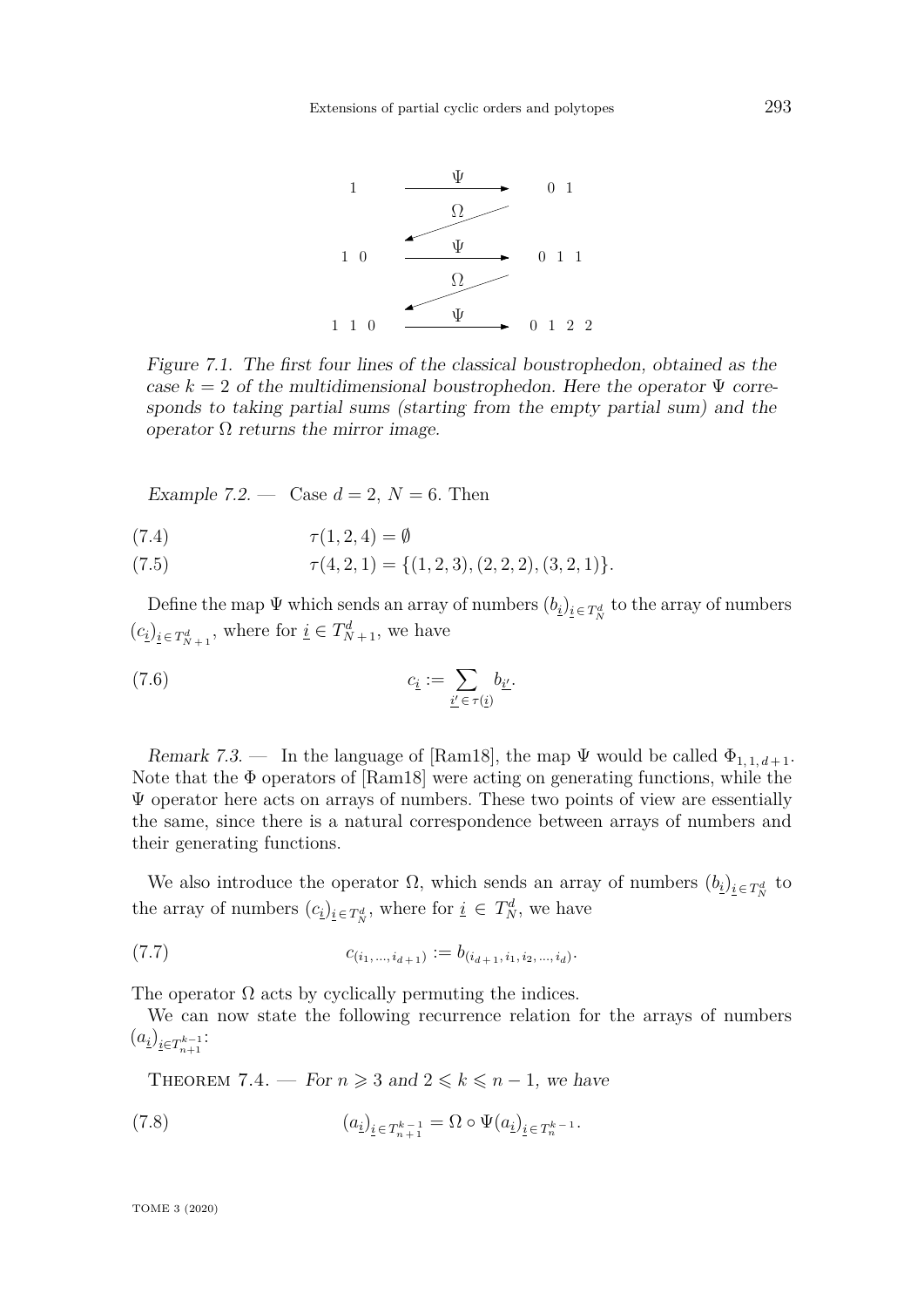

<span id="page-19-0"></span>Figure 7.2. The first five triangles of numbers of the case  $k = 3$  of the multidimensional boustrophedon. Here the operator  $\Psi$  takes the partial sums of each row (starting with the empty partial sum) and adds a 0 at the tip of the triangle, while the operator  $\Omega$  rotates the triangle by 120 degrees clockwise.



Figure 7.3. Illustration of the action of *∂* on a total order on [7], yielding a total order on [6].

Proof. — Consider the map  $\partial$  which to an element  $\pi \in \tilde{A}_i$  associates the element  $\pi' \in \hat{A}_{k,n-1}$  obtained by deleting the number *n* from the circle. For  $\pi \in \check{A}_{i}$  with  $\underline{i} = (i_1, \ldots, i_k)$ , the element  $\partial(\pi)$  belongs to some  $\check{A}_j$ , where  $j = (j_1, \ldots, j_k)$  satisfies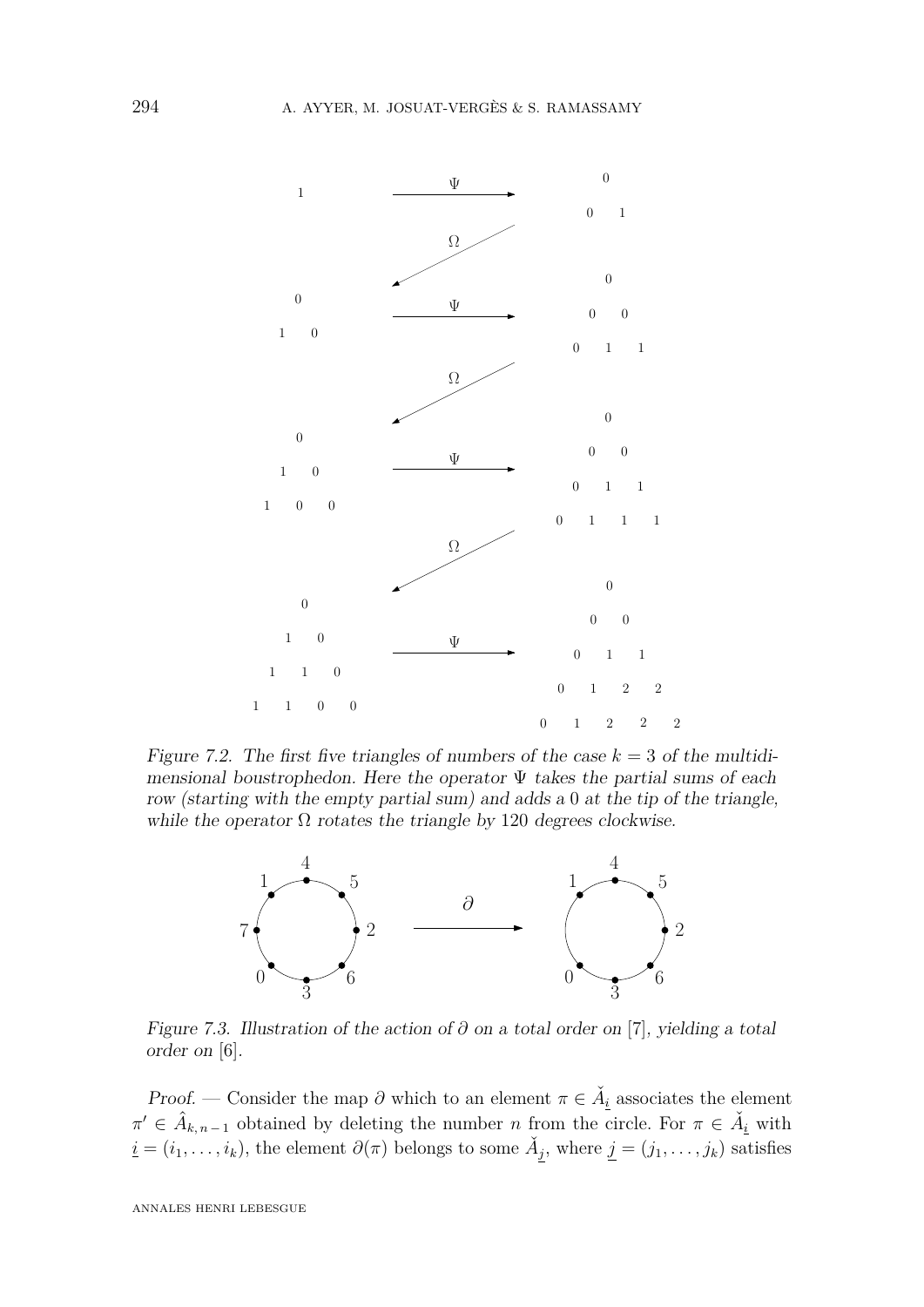<span id="page-20-8"></span>the following conditions:

<span id="page-20-6"></span>
$$
(7.9) \t\t\t 1 \leqslant j_1 \leqslant i_k - 1
$$

$$
(7.10) \t\t j_k = i_{k-1} + i_k - j_1 - 1
$$

<span id="page-20-7"></span>(7.11)  $j_m = i_{m-1}$  for  $2 \leq m \leq k - 1$ .

Furthermore, the map  $\partial$  is a bijection between  $\check{A}_i$  and  $\sqcup_j \check{A}_j$ , where the union is taken over all the multi-indices  $j$  satisfying conditions [\(7.9\)](#page-20-6)-[\(7.11\)](#page-20-7), because starting from any element  $\pi'$  in some  $\check{A}_j$  with *j* satisfying conditions [\(7.9\)](#page-20-6)-[\(7.11\)](#page-20-7), there is a unique way to add back the number *n* on the circle to obtain  $\pi$  such that  $L_{\pi}(n-1,n) = i_{k-1}$ . This concludes the proof.

We can use this to compute the cardinality of any  $\hat{A}_{k,n}$  inductively on *n*. We start at  $n = k - 1$ . In this case, the simplex  $T_k^{k-1}$  has a single element, and we start with the array consisting of a single entry equal to 1. Then we apply formula  $(7.8)$  to reach the desired value of  $n$ , and we take the sum of all the entries in the corresponding array of numbers.

Remark 7.5.  $\blacksquare$  In the case  $k = 2$ , we recover the classical boustrophedon used to compute the Entringer numbers, which are the numbers  $a_i$  (see e.g. [\[Ram18\]](#page-21-5)). The appearance of the operator  $\Omega$  explains why each line is read alternatively from left to right or from right to left. See Figure [7.1](#page-18-1) for the computation of the first four lines of the classical boustrophedon. For  $k > 2$ , the numbers  $a_i$  may be seen as higher-dimensional versions of the Entringer numbers and the numbers

(7.12) 
$$
a_{k,n} := \sum_{\underline{i} \in T_{n+1}^{k-1}} a_{\underline{i}}
$$

may be seen as higher-dimensional Euler numbers (where the number *k* is the dimension parameter). See Figure [7.2](#page-19-0) for the computation of the first five triangles of numbers in the case  $k = 3$ .

#### BIBLIOGRAPHY

- <span id="page-20-3"></span>[BN08] Victor Batyrev and Benjamin Nill, *Combinatorial aspects of mirror symmetry*, Integer points in polyhedra—geometry, number theory, representation theory, algebra, optimization, statistics, Contemporary Mathematics, vol. 452, American Mathematical Society, 2008, pp. 35–66. ↑[276,](#page-1-0) [289](#page-14-3)
- <span id="page-20-2"></span>[BR15] Matthias Beck and Sinai Robins, *Computing the continuous discretely*, second ed., Undergraduate Texts in Mathematics, Springer, 2015. ↑[276,](#page-1-0) [280](#page-5-1)
- <span id="page-20-1"></span>[CKM17] Sylvie Corteel, Jang Soo Kim, and Karola Mészáros, *Flow polytopes with Catalan volumes*, C. R. Math. Acad. Sci. Paris **355** (2017), no. 3, 248–259. ↑[276](#page-1-0)
- <span id="page-20-0"></span>[CRY00] Clara S. Chan, David P. Robbins, and David S. Yuen, *On the volume of a certain polytope*, Exp. Math. **9** (2000), no. 1, 91–99. ↑[276](#page-1-0)
- <span id="page-20-4"></span>[DW13] Persi Diaconis and Philip Matchett Wood, *Random doubly stochastic tridiagonal matrices*, Random Struct. Algorithms **42** (2013), no. 4, 403–437. ↑[278](#page-3-1)
- <span id="page-20-5"></span>[FS09] Philippe Flajolet and Robert Sedgewick, *Analytic combinatorics*, Cambridge University Press, 2009. ↑[281](#page-6-4)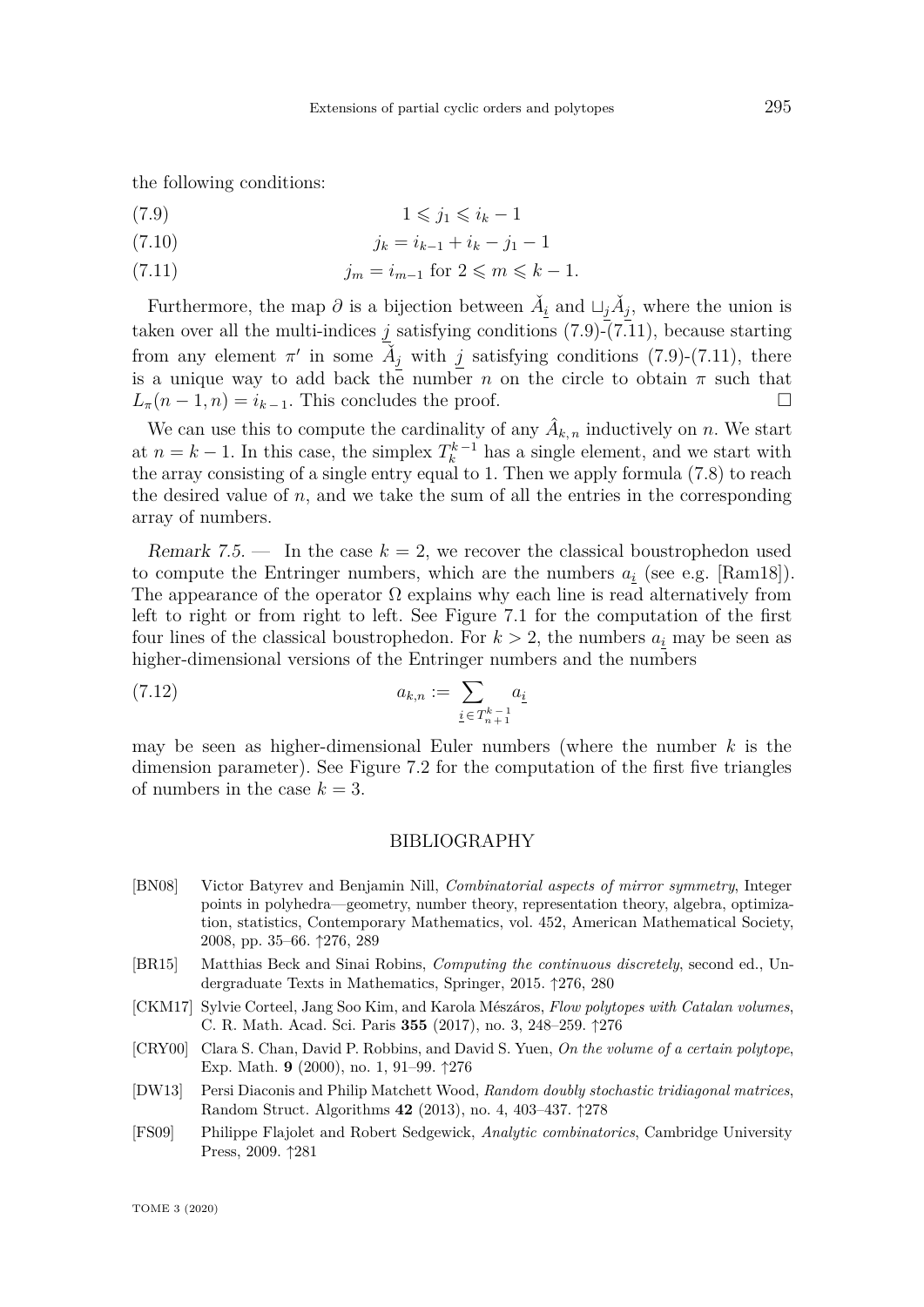- <span id="page-21-12"></span>[Hib92] Takayuki Hibi, *Dual polytopes of rational convex polytopes*, Combinatorica **12** (1992), no. 2, 237–240. ↑[289](#page-14-3)
- <span id="page-21-9"></span>[HJV16] Guo-Niu Han and Matthieu Josuat-Vergès, *Flag statistics from the Ehrhart h* ∗ *-polynomial of multi-hypersimplices*, Electron. J. Comb. **23** (2016), no. 1, P1.55 (20 pages). ↑[281,](#page-6-4) [283,](#page-8-2) [287](#page-12-1)
- <span id="page-21-8"></span>[Inc20] OEIS Foundation Inc., *The On-Line Encyclopedia of Integer Sequences*, 2020, Published electronically at <http://oeis.org>. ↑[278,](#page-3-1) [281](#page-6-4)
- <span id="page-21-4"></span>[Meg76] Nimrod Megiddo, *Partial and complete cyclic orders*, Bull. Am. Math. Soc. **82** (1976), no. 2, 274–276. ↑[277](#page-2-1)
- <span id="page-21-5"></span>[Ram18] Sanjay Ramassamy, *Extensions of partial cyclic orders, Euler numbers and multidimensional boustrophedons*, Electron. J. Comb. **25** (2018), no. 1, P1.66 (20 pages). ↑[277,](#page-2-1) [279,](#page-4-2) [292,](#page-17-1) [293,](#page-18-2) [295](#page-20-8)
- <span id="page-21-10"></span>[Sch86] Alexander Schrijver, *Theory of linear and integer programming*, Wiley-Interscience Series in Discrete Mathematics, John Wiley & Sons, 1986. ↑[282](#page-7-1)
- <span id="page-21-14"></span>[Sch09] Paul R. F. Schumacher, *Parking functions and generalized Catalan numbers*, Ph.D. thesis, Texas A & M University (USA), 2009. ↑[289](#page-14-3)
- <span id="page-21-7"></span>[SMN79] Richard P. Stanley, Ian. G. Macdonald, and Roger B. Nelsen, *Problems and Solutions: Solutions of Elementary Problems: E2701*, Am. Math. Mon. **86** (1979), no. 5, 396. ↑[278,](#page-3-1) [279](#page-4-2)
- <span id="page-21-11"></span>[Sta77] Richard P. Stanley, *Eulerian partitions of a unit hypercube*, Higher Combinatorics. Proceedings of the NATO Advanced Study Institute held in Berlin (West Germany), September 1–10, 1976 (M. Aigner, ed.), Nato Science Series C, Reidel, Dordrecht ; Springer, 1977, pp. 49–49. ↑[283](#page-8-2)
- <span id="page-21-2"></span>[Sta80] , *Decompositions of rational convex polytopes*, Combinatorial mathematics, optimal designs and their applications (Papers presented at the International Symposium held at Colorado State University, Fort Collins, Colorado, June 5-9, 1978) (J. Srivastava, ed.), Annals of Discrete Mathematics, vol. 6, North-Holland, 1980, pp. 333–342. ↑[276,](#page-1-0) [280](#page-5-1)
- <span id="page-21-1"></span>[Sta86] , *Two poset polytopes*, Discrete Comput. Geom. **1** (1986), no. 1, 9–23. ↑[276,](#page-1-0) [280,](#page-5-1) [291](#page-16-2)
- <span id="page-21-13"></span>[Sta99] , *Enumerative combinatorics. Vol. 2*, Cambridge Studies in Advanced Mathematics, vol. 62, Cambridge University Press, 1999. ↑[289](#page-14-3)
- <span id="page-21-3"></span>[Sta12a] , *Enumerative combinatorics. Volume 1*, second ed., Cambridge Studies in Advanced Mathematics, vol. 49, Cambridge University Press, 2012. ↑[276,](#page-1-0) [278,](#page-3-1) [279,](#page-4-2) [281](#page-6-4)
- <span id="page-21-6"></span>[Sta12b] , *A polynomial recurrence involving partial derivatives*, 2012, [https://](https://mathoverflow.net/q/87801) [mathoverflow.net/q/87801](https://mathoverflow.net/q/87801), accessed June 20 2018. ↑[278](#page-3-1)
- <span id="page-21-0"></span>[Zei99] Doron Zeilberger, *Proof of a conjecture of Chan, Robbins, and Yuen*, Electron. Trans. Numer. Anal. **9** (1999), 147–148. ↑[276](#page-1-0)

Manuscript received on 27th June 2018, revised on 29th April 2019, accepted on 27th June 2019.

Recommended by Editor M. Bousquet-Mélou. Published under license [CC BY 4.0.](https://creativecommons.org/licenses/by/4.0/)



This journal is a member of [Centre Mersenne.](http://www.centre-mersenne.org/)